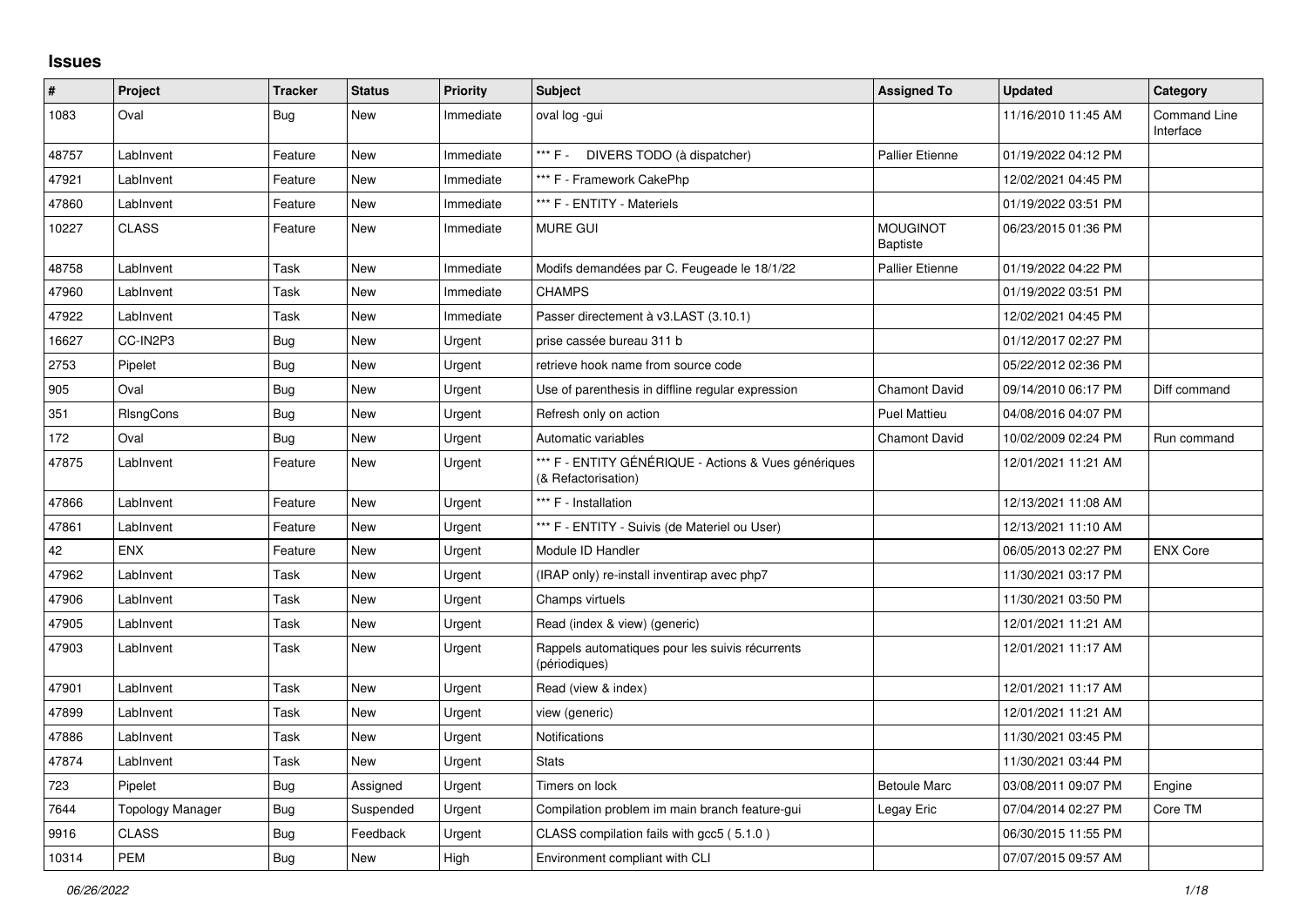| $\sharp$ | <b>Project</b>          | <b>Tracker</b> | <b>Status</b> | <b>Priority</b> | <b>Subject</b>                                                                                                                           | <b>Assigned To</b> | <b>Updated</b>      | Category   |
|----------|-------------------------|----------------|---------------|-----------------|------------------------------------------------------------------------------------------------------------------------------------------|--------------------|---------------------|------------|
| 9883     | <b>CLASS</b>            | <b>Bug</b>     | New           | High            | Copy past from user manual                                                                                                               |                    | 05/18/2015 10:26 PM |            |
| 8995     | SphereLib               | Bug            | New           | High            | python2.7-config                                                                                                                         |                    | 01/28/2015 04:21 PM |            |
| 7736     | <b>Topology Manager</b> | <b>Bug</b>     | <b>New</b>    | High            | Generate electronic config files without GTS                                                                                             | Legay Eric         | 09/22/2014 05:12 PM | <b>GUI</b> |
| 7587     | <b>Topology Manager</b> | Bug            | New           | High            | Replace an item                                                                                                                          |                    | 06/30/2014 05:42 PM |            |
| 4068     | Pipelet                 | Bug            | <b>New</b>    | High            | Tagging works randomly with konqueror                                                                                                    |                    | 03/07/2013 10:39 AM | Web        |
| 714      | TReqS                   | <b>Bug</b>     | New           | High            | Annuler un staging en cours                                                                                                              |                    | 03/24/2015 04:34 PM |            |
| 432      | Smurf                   | <b>Bug</b>     | <b>New</b>    | High            | creation de fichiers vides                                                                                                               |                    | 04/23/2021 11:44 AM |            |
| 47863    | LabInvent               | Feature        | <b>New</b>    | High            | *** F - ENTITY - Users                                                                                                                   |                    | 11/30/2021 03:43 PM |            |
| 45485    | <b>PyROS</b>            | Feature        | New           | High            | **** D0 - GENERAL, ADMINISTRATIVE & TECHNICAL                                                                                            |                    | 03/16/2022 04:53 PM |            |
| 45483    | PyROS                   | Feature        | <b>New</b>    | High            | **** D4 - Images production (L0)                                                                                                         |                    | 03/16/2022 07:28 AM |            |
| 45482    | PyROS                   | Feature        | New           | High            | **** D3 - Sequences submission & plannig                                                                                                 |                    | 02/22/2022 03:01 PM |            |
| 45480    | PyROS                   | Feature        | New           | High            | **** D1 - System Security & Control                                                                                                      |                    | 05/24/2022 02:55 PM |            |
| 44658    | PyROS                   | Feature        | New           | High            | *** SF15 - SST - START&STOP - System Startup (launch),<br>monitoring, and Shutdown                                                       |                    | 05/24/2022 02:55 PM |            |
| 44172    | PyROS                   | Feature        | New           | High            | *** SF14 - OCF - Observatory Unit & Site Configuration                                                                                   |                    | 01/29/2022 01:24 AM |            |
| 44162    | <b>PyROS</b>            | Feature        | New           | High            | *** SF08 - EXE (SOX) - Observation Sequence (SO)<br>eXecution                                                                            |                    | 03/15/2022 04:46 PM |            |
| 44161    | PyROS                   | Feature        | New           | High            | *** SF04 - SPV - System Coordination & Supervision :<br>Majordome (Conducting) (head)                                                    |                    | 03/15/2022 04:45 PM |            |
| 44151    | PyROS                   | Feature        | New           | High            | *** GF1 - PROJ - Project management, documentation,<br>formation des utilisateurs, interfaces, plan de justification de<br>la définition |                    | 01/31/2022 11:32 AM |            |
| 44148    | PyROS                   | Feature        | New           | High            | *** GF2 - INST - Config, Install, udpate, deploy (IRAP,<br>CNES, TAROT)                                                                  |                    | 03/16/2022 07:27 AM |            |
| 41294    | Lavoisier               | Feature        | New           | High            | add support for attribute @null in namespace<br>http://software.in2p3.fr/lavoisier/tables.xsd                                            | Reynaud Sylvain    | 09/25/2020 03:38 PM | Engine     |
| 37910    | Lavoisier               | Feature        | New           | High            | do not log AdaptorException when they are already sent to<br>the user                                                                    |                    | 07/25/2019 09:41 AM |            |
| 9790     | <b>CLASS</b>            | Feature        | New           | High            | neutron & y Spectrum calculation                                                                                                         |                    | 04/29/2015 12:15 PM |            |
| 9606     | Lavoisier               | Feature        | <b>New</b>    | High            | add attribute @encoding to element <connector></connector>                                                                               |                    | 03/31/2015 06:29 PM | Engine     |
| 9496     | Lavoisier               | Feature        | New           | High            | upgrade to more recent version of JSW                                                                                                    |                    | 03/18/2015 06:34 PM | Build      |
| 9086     | Lavoisier               | Feature        | New           | High            | enable refreshing all notifiable caches with one single click                                                                            |                    | 02/09/2015 12:37 PM | Console    |
| 8099     | LC <sub>2</sub>         | Feature        | New           | High            | Add business rule forbidding empty CRT-DSP configuration<br>(at least 1 manu per CRT DSP)                                                | Lafage Vincent     | 10/27/2014 07:00 PM |            |
| 7461     | Lavoisier               | Feature        | New           | High            | add XPath function url()                                                                                                                 |                    | 02/17/2015 01:04 PM | Engine     |
| 7460     | Lavoisier               | Feature        | New           | High            | support HTTP proxy                                                                                                                       |                    | 02/17/2015 01:04 PM |            |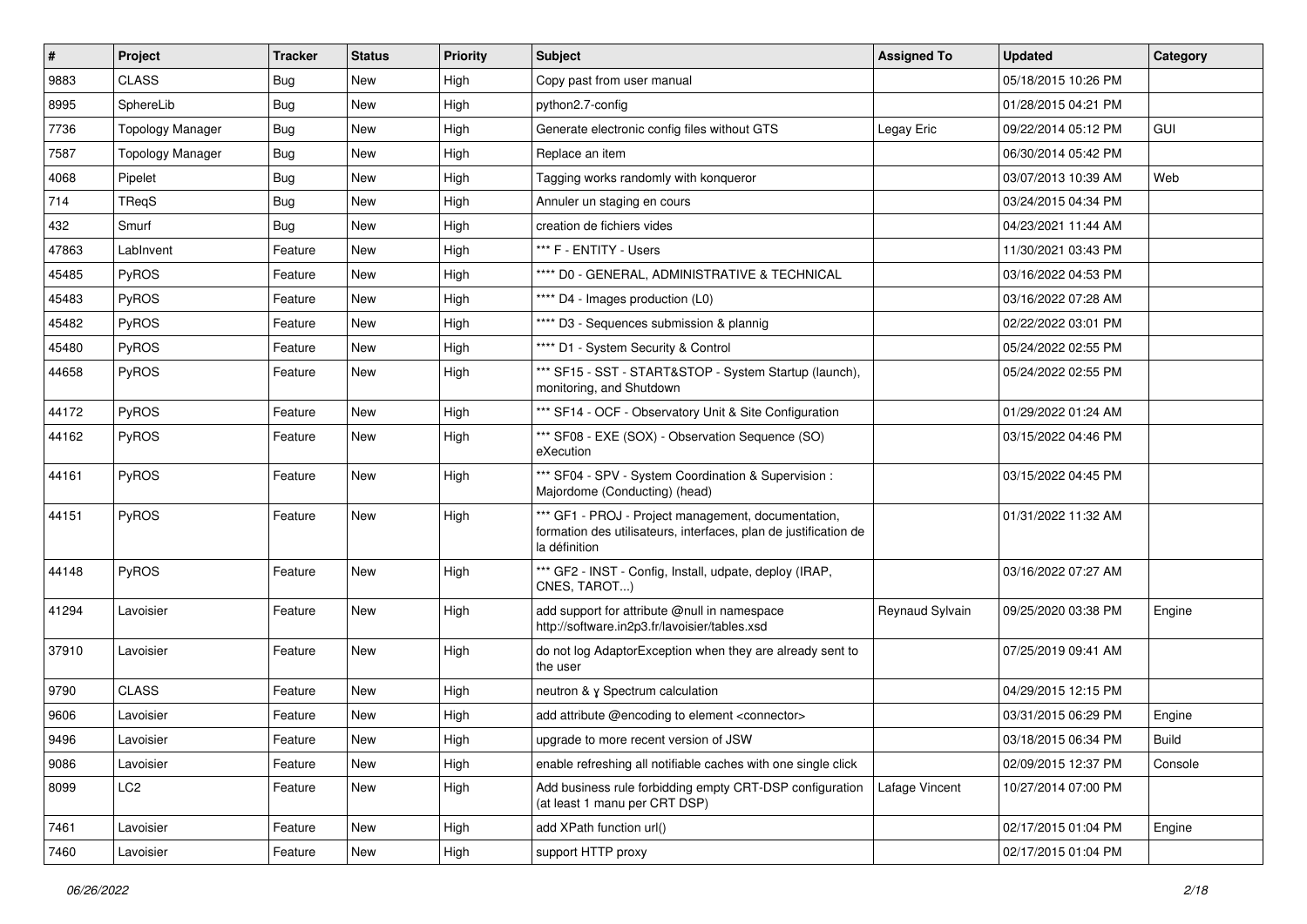| $\pmb{\#}$ | Project          | <b>Tracker</b> | <b>Status</b> | <b>Priority</b> | Subject                                                                                        | <b>Assigned To</b>     | <b>Updated</b>      | Category      |
|------------|------------------|----------------|---------------|-----------------|------------------------------------------------------------------------------------------------|------------------------|---------------------|---------------|
| 7385       | <b>CLASS</b>     | Feature        | New           | High            | <b>GUI devellopment</b>                                                                        | <b>LENIAU Baptiste</b> | 04/29/2015 12:15 PM |               |
| 7380       | <b>CLASS</b>     | Feature        | <b>New</b>    | High            | ReactorFacility                                                                                | <b>LENIAU Baptiste</b> | 06/11/2014 11:06 AM |               |
| 5799       | <b>AGATA DAQ</b> | Feature        | New           | High            | ELOG not available from GSI quest network                                                      | Aubert Yann            | 01/15/2014 05:54 PM |               |
| 5736       | <b>AGATA DAQ</b> | Feature        | New           | High            | Would like to have access to GSI printers                                                      | Aubert Yann            | 01/06/2014 09:22 AM |               |
| 1299       | APCScheduler     | Feature        | <b>New</b>    | High            | Utilisation de python, numpy, scipy,                                                           | Colley Jean-Marc       | 02/10/2011 11:07 AM |               |
| 423        | TReaS            | Feature        | New           | High            | Écrire une toolbox pour administration                                                         |                        | 03/24/2015 04:40 PM |               |
| 388        | TReqS            | Feature        | New           | High            | Possibilités d'interactions avec le serveur TReqS                                              |                        | 03/24/2015 04:06 PM |               |
| 174        | Oval             | Feature        | New           | High            | oval run -o                                                                                    | <b>Chamont David</b>   | 10/02/2009 02:47 PM | Run command   |
| 30         | Oval             | Feature        | New           | High            | Use environments as targets to the step commands                                               | <b>Chamont David</b>   | 02/16/2009 07:12 PM | Run command   |
| 36236      | IN2P3-Forge      | Support        | <b>New</b>    | High            | Synchronisation demandée pour un serveur Mercurial                                             |                        | 04/13/2021 09:07 AM |               |
| 5684       | <b>AGATA DAQ</b> | Support        | New           | High            | Hard drive of anode                                                                            | Aubert Yann            | 01/06/2014 09:24 AM |               |
| 660        | <b>ENX</b>       | Support        | New           | High            | Documentation                                                                                  | Legay Eric             | 05/27/2010 10:55 AM | Documentation |
| 49150      | PyROS            | Task           | <b>New</b>    | High            | Ajout du script PYROS wrapper sur pyros.py pour gérer<br>proprement tous les contextes d'appel | <b>Pallier Etienne</b> | 01/31/2022 11:36 AM | Evolution     |
| 49149      | PyROS            | Task           | <b>New</b>    | High            | SCRIPT RUN (PYROS/pyros.py) (uniquement pour la partie<br>execution)                           |                        | 05/24/2022 02:55 PM |               |
| 48278      | PyROS            | Task           | <b>New</b>    | High            | AGENT général (dont dépendent tous les agents et<br>AgentDevices)                              |                        | 01/29/2022 01:05 AM |               |
| 48271      | PyROS            | Task           | <b>New</b>    | High            | CLASSIC installation (with venv)                                                               |                        | 03/16/2022 07:27 AM |               |
| 47952      | LabInvent        | Task           | New           | High            | Ecran d'accueil à restructurer                                                                 |                        | 11/30/2021 03:43 PM |               |
| 47947      | LabInvent        | Task           | <b>New</b>    | High            | docker only                                                                                    |                        | 12/13/2021 11:07 AM |               |
| 47942      | LabInvent        | Task           | <b>New</b>    | High            | index (generic)                                                                                |                        | 11/30/2021 03:48 PM |               |
| 47937      | LabInvent        | Task           | <b>New</b>    | High            | Read (index & view) (generic ?)                                                                |                        | 11/30/2021 03:48 PM |               |
| 47936      | LabInvent        | Task           | New           | High            | 3-4 - TBO & ARCHIVED                                                                           |                        | 11/30/2021 03:43 PM |               |
| 47934      | LabInvent        | Task           | New           | High            | LIFECYCLE (Status) : CREATED => (TBO) => VALIDATED<br>$\Rightarrow$ TBA $\Rightarrow$ ARCHIVED |                        | 11/30/2021 03:43 PM |               |
| 47927      | LabInvent        | Task           | <b>New</b>    | High            | A gérer via fichier conf YAML                                                                  |                        | 11/30/2021 03:47 PM |               |
| 47926      | LabInvent        | Task           | New           | High            | Instance DEMO docker - à installer sur hyp2 puis sur VM<br>pweb3                               |                        | 12/13/2021 11:07 AM |               |
| 47914      | LabInvent        | Task           | New           | High            | index (generic)                                                                                |                        | 11/30/2021 03:50 PM |               |
| 47912      | LabInvent        | Task           | New           | High            | (VUE) Elements et Helper                                                                       |                        | 11/30/2021 03:51 PM |               |
| 47897      | LabInvent        | Task           | New           | High            | *** F - Stats (Users)                                                                          |                        | 11/30/2021 03:48 PM |               |
| 47890      | LabInvent        | Task           | New           | High            | Commander (demande achat)                                                                      |                        | 01/19/2022 03:48 PM |               |
| 47884      | LabInvent        | Task           | New           | High            | partitionnement par Site (besoin IP2I/LMA)                                                     |                        | 11/30/2021 03:43 PM |               |
| 47882      | LabInvent        | Task           | New           | High            | Delete - delete                                                                                |                        | 11/30/2021 03:42 PM |               |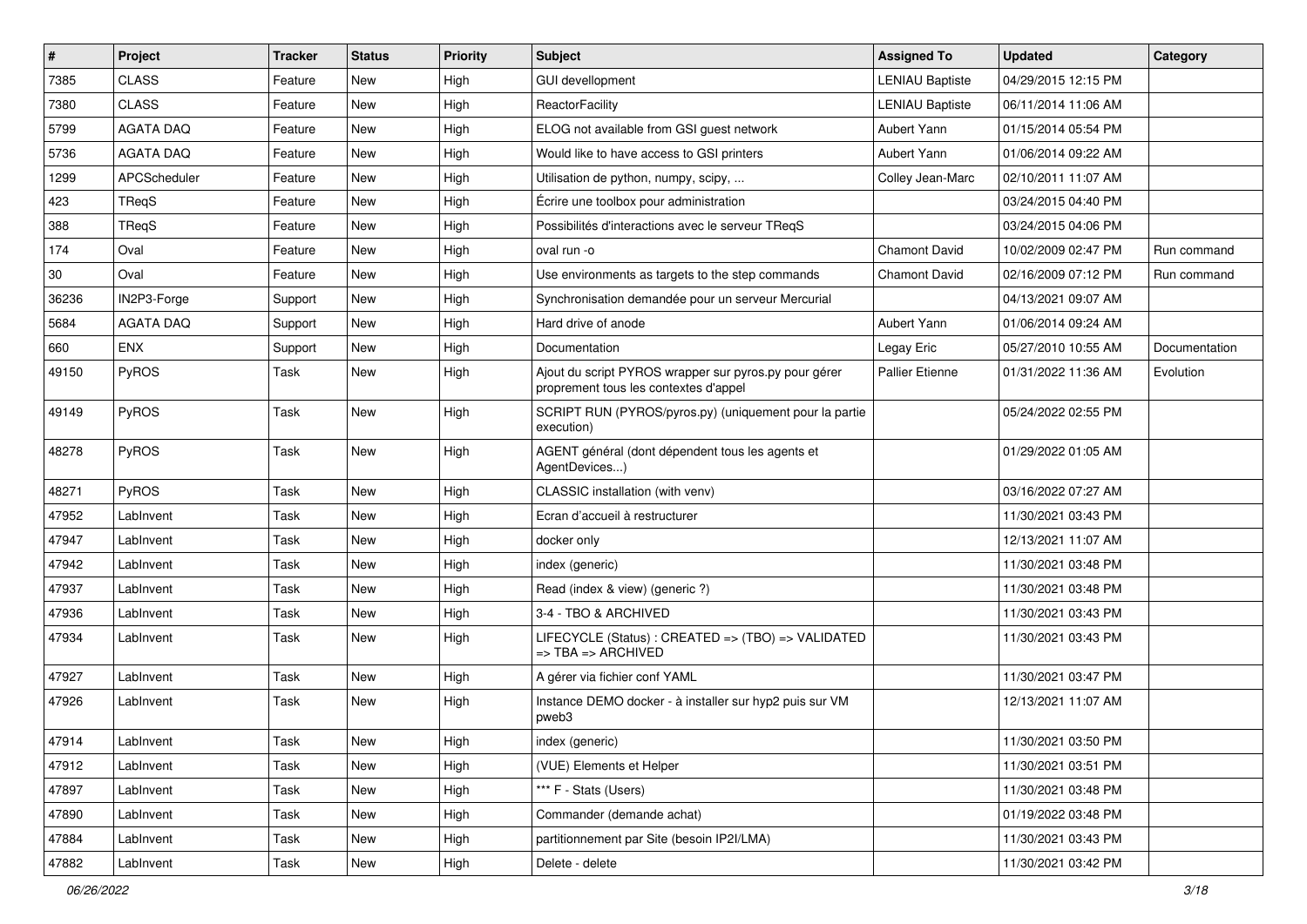| $\sharp$ | Project                           | <b>Tracker</b> | <b>Status</b> | <b>Priority</b> | <b>Subject</b>                                                                                                                                       | <b>Assigned To</b>     | <b>Updated</b>      | Category  |
|----------|-----------------------------------|----------------|---------------|-----------------|------------------------------------------------------------------------------------------------------------------------------------------------------|------------------------|---------------------|-----------|
| 47881    | LabInvent                         | Task           | New           | High            | Read - view                                                                                                                                          |                        | 11/30/2021 03:42 PM |           |
| 47879    | LabInvent                         | Task           | New           | High            | Create/Update - add edit                                                                                                                             |                        | 11/30/2021 03:42 PM |           |
| 47878    | LabInvent                         | Task           | <b>New</b>    | High            | Autres                                                                                                                                               |                        | 11/30/2021 03:44 PM |           |
| 47877    | LabInvent                         | Task           | New           | High            | find (search)                                                                                                                                        |                        | 11/30/2021 03:43 PM |           |
| 47876    | LabInvent                         | Task           | <b>New</b>    | High            | CRUD                                                                                                                                                 |                        | 11/30/2021 03:42 PM |           |
| 47872    | LabInvent                         | Task           | New           | High            | <b>Actions &amp; Vues</b>                                                                                                                            |                        | 11/30/2021 03:42 PM |           |
| 47867    | LabInvent                         | Task           | <b>New</b>    | High            | *** F - Autorisations (Users)                                                                                                                        |                        | 11/30/2021 03:47 PM |           |
| 47388    | PyROS                             | Task           | New           | High            | (F14) ENTITIES - definition & implementation - CONFIG<br><b>FILES</b>                                                                                |                        | 01/29/2022 01:25 AM |           |
| 45043    | PyROS                             | Task           | New           | High            | Démo IRAP (install classique ?) + retrouver ancienne<br>utilisation de PlcConfig                                                                     | <b>Pallier Etienne</b> | 12/14/2021 12:00 PM |           |
| 45040    | PyROS                             | Task           | New           | High            | NEW Agent v2 basé sur new config yaml (base pour F09)                                                                                                | <b>Pallier Etienne</b> | 01/29/2022 01:04 AM |           |
| 45018    | PyROS                             | Task           | <b>New</b>    | High            | Définir config pour TNC (4 channels Cam)                                                                                                             | Klotz Alain            | 10/12/2021 08:52 AM |           |
| 45004    | PyROS                             | Task           | New           | High            | MAIN CONFIG FILE - Décrire dans un fichier texte la<br>configuration complète d'une UNIT (monture) et tous ses<br>composants et instruments associés |                        | 01/29/2022 01:25 AM |           |
| 45000    | <b>PyROS</b>                      | Task           | New           | High            | Generic commands grammar description & management                                                                                                    |                        | 05/06/2021 05:05 PM |           |
| 44867    | PyROS                             | Task           | New           | High            | Mettre les TASKS dans la version v0.1 prévue pour juin,<br>dans doc-specs et dans redmine (puis planifier aussi les<br>autres versions futures)      | <b>Pallier Etienne</b> | 05/06/2021 06:19 PM |           |
| 44389    | PyROS                             | Task           | New           | High            | (GF1) PROJECT MANAGEMENT (REDMINE FORGE) :<br>Features, tasks, gantt, kanban                                                                         |                        | 03/04/2022 11:56 AM |           |
| 44388    | PyROS                             | Task           | New           | High            | (GF2) SOURCE CODE MANAGEMENT (GITLAB)                                                                                                                |                        | 02/02/2022 12:28 PM | Evolution |
| 44362    | PyROS                             | Task           | <b>New</b>    | High            | Lier commits à tasks (commit auto close tasks)                                                                                                       | Pallier Etienne        | 03/29/2021 03:49 PM |           |
| 44329    | PyROS                             | Task           | New           | High            | Migration gitlab sur IN2P3                                                                                                                           |                        | 12/14/2021 12:08 PM |           |
| 44168    | PyROS                             | Task           | <b>New</b>    | High            | (GF2) INSTALL & DEPLOY                                                                                                                               |                        | 03/16/2022 07:27 AM |           |
| 44166    | <b>PyROS</b>                      | Task           | New           | High            | (GF1) DOCUMENTATION                                                                                                                                  |                        | 03/04/2022 11:57 AM |           |
| 11452    | LSTCam low-level data<br>analysis | Task           | New           | High            | Definition of LST mini-camera tests                                                                                                                  | Nakajima Daisuke       | 05/31/2018 04:54 PM |           |
| 1178     | Pipelet                           | Task           | New           | High            | writing mysql and postgre backends                                                                                                                   |                        | 02/13/2013 10:49 AM |           |
| 3154     | C3F2                              | Bug            | Assigned      | High            | Uniformisation of range and color                                                                                                                    | Lafage Vincent         | 03/25/2016 01:06 AM |           |
| 5725     | <b>Topology Manager</b>           | Feature        | Assigned      | High            | propagation of OFF status to the GTS tree                                                                                                            | Ralet Damian           | 01/10/2014 05:25 PM |           |
| 1156     | LC <sub>2</sub>                   | Feature        | Assigned      | High            | query Marc Status generation & validation options                                                                                                    | Lafage Vincent         | 12/07/2010 04:54 PM |           |
| 44518    | IN2P3-Forge                       | <b>Bug</b>     | In progress   | High            | find-user dialog much slower since migration                                                                                                         | ROUET Jean-René        | 05/05/2021 02:28 PM |           |
| 45017    | PyROS                             | Task           | In progress   | High            | Définir config pour GUITALENS (observatoire avec<br>plusieurs UNIT)                                                                                  | Klotz Alain            | 10/12/2021 08:52 AM |           |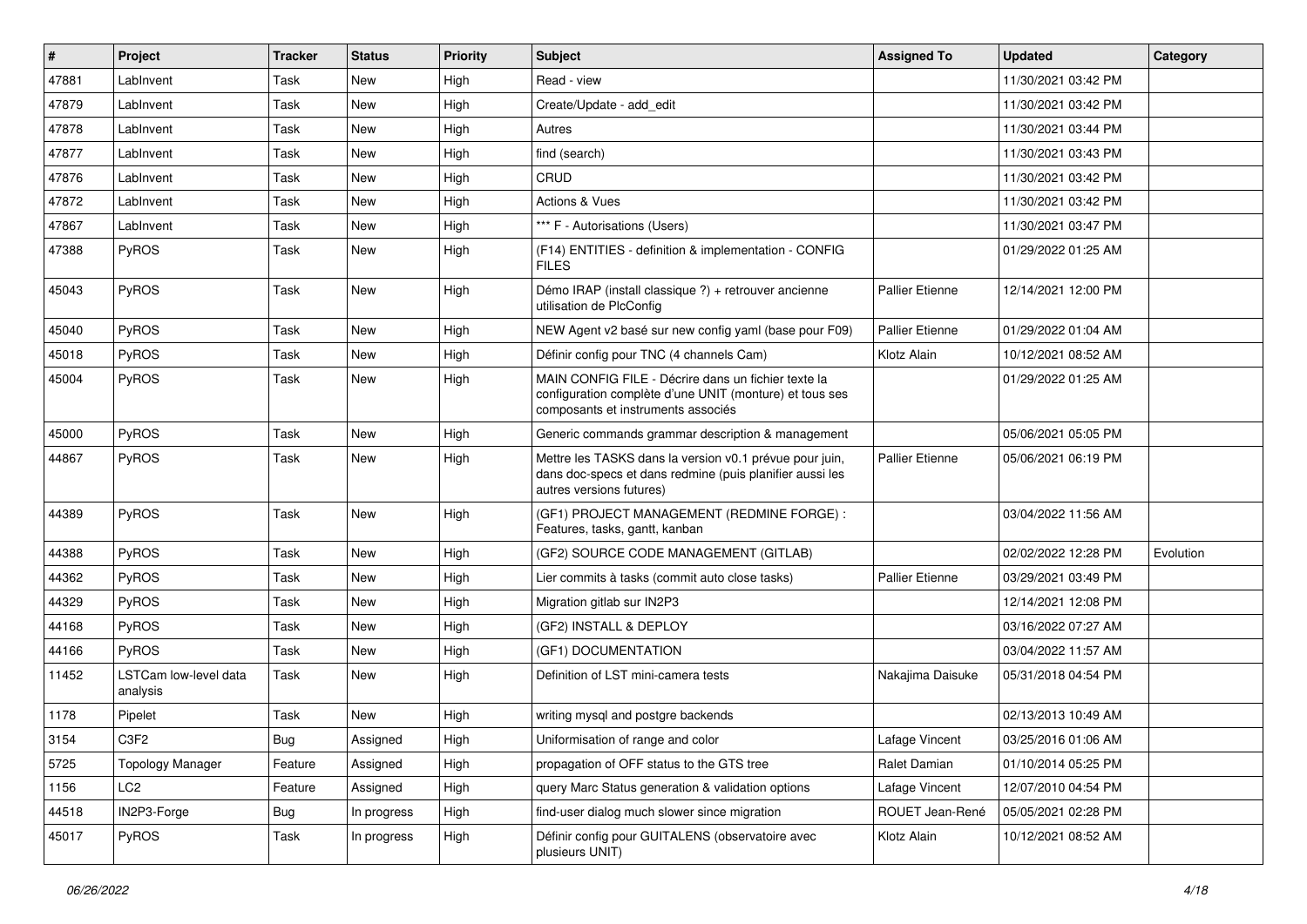| #     | Project                 | <b>Tracker</b> | <b>Status</b> | <b>Priority</b> | <b>Subject</b>                                                                                                            | <b>Assigned To</b>     | <b>Updated</b>      | Category                      |
|-------|-------------------------|----------------|---------------|-----------------|---------------------------------------------------------------------------------------------------------------------------|------------------------|---------------------|-------------------------------|
| 44866 | PyROS                   | Task           | In progress   | High            | Associer chaque FEATURE à 1(N) CLASSE/AGENT pyros<br>(implémentation)                                                     | <b>Pallier Etienne</b> | 07/16/2021 09:13 AM |                               |
| 44363 | PyROS                   | Task           | In progress   | High            | ODJ & CR Réunions                                                                                                         | <b>Pallier Etienne</b> | 05/06/2021 06:18 PM |                               |
| 44361 | PyROS                   | Task           | In progress   | High            | Mettre à jour gitlab in2p3 et changer le remote de nous tous<br>(remplace irap)                                           | <b>Pallier Etienne</b> | 05/06/2021 03:37 PM |                               |
| 44354 | PyROS                   | Task           | In progress   | High            | Installer, tester, faire fonctionner, et comprendre ce<br>protocole sur linux                                             | Klotz Alain            | 05/06/2021 02:47 PM |                               |
| 44344 | PyROS                   | Task           | In progress   | High            | Définir un style de codage (source et test)                                                                               | <b>Pallier Etienne</b> | 05/06/2021 03:38 PM |                               |
| 44343 | PyROS                   | Task           | In progress   | High            | DOC TECHNIQUE (API) - Mettre en place une doc<br>technique générée automatiquement à partir du code source<br>(Sphinx)    | <b>Pallier Etienne</b> | 03/04/2022 11:57 AM |                               |
| 44338 | PyROS                   | Task           | In progress   | High            | Installation docker au CNES (sur VM)                                                                                      | Koralewski Alexis      | 12/14/2021 11:39 AM |                               |
| 44334 | PyROS                   | Task           | In progress   | High            | (F08) Intégration protocole INDI                                                                                          |                        | 05/06/2021 05:05 PM |                               |
| 44170 | <b>PyROS</b>            | Task           | In progress   | High            | <b>DOCKER</b> installation                                                                                                | Koralewski Alexis      | 03/16/2022 07:24 AM |                               |
| 113   | <b>ENX</b>              | <b>Bug</b>     | Feedback      | High            | remove reference to T_Result constants                                                                                    | Legay Eric             | 05/16/2011 01:26 PM | <b>Driver Generator</b>       |
| 7035  | <b>AGATA DAQ</b>        | Task           | Feedback      | High            | Get end of run magic script                                                                                               | Dosme Nicolas          | 05/06/2014 02:07 PM |                               |
| 48784 | <b>XLDP</b>             | <b>Bug</b>     | New           | Normal          | Jobs en erreurs depuis le 19/01 19h30                                                                                     |                        | 01/20/2022 10:12 AM |                               |
| 35692 | Lavoisier               | <b>Bug</b>     | New           | Normal          | namespace not removed for a given use-case                                                                                |                        | 11/27/2018 05:35 PM |                               |
| 33857 | Lavoisier               | Bug            | New           | Normal          | post-processors namespace mapping must be defined in<br>view                                                              |                        | 06/18/2018 01:29 PM | Engine                        |
| 29154 | Lavoisier               | Bug            | New           | Normal          | wrong context when mixing <element-create-as-parent> and<br/><element-create></element-create></element-create-as-parent> | <b>Reynaud Sylvain</b> | 03/06/2018 11:09 AM | <b>XML Template</b><br>Engine |
| 27459 | Lavoisier               | Bug            | New           | Normal          | namespace disappear when root node is renamed                                                                             | Reynaud Sylvain        | 01/31/2018 02:44 PM | <b>XML Template</b><br>Engine |
| 23257 | operations-portal-users | <b>Bug</b>     | New           | Normal          | Downtime notification admin page                                                                                          |                        | 10/25/2017 03:57 PM | Downtime<br>Notification      |
| 13262 | C3F2                    | <b>Bug</b>     | New           | Normal          | improve management of Lomon parameters to explain non<br>convergence                                                      |                        | 05/02/2016 10:04 AM |                               |
| 13226 | <b>CLASS</b>            | <b>Bug</b>     | <b>New</b>    | Normal          | Typo in prompt                                                                                                            | <b>LENIAU Baptiste</b> | 04/28/2016 01:44 AM |                               |
| 12993 | <b>ENX</b>              | <b>Bug</b>     | New           | Normal          | init.enx                                                                                                                  | Dosme Nicolas          | 03/30/2016 02:37 PM | <b>ENX Core</b>               |
| 12963 | <b>PEM</b>              | <b>Bug</b>     | New           | Normal          | add tool crash                                                                                                            |                        | 03/24/2016 09:10 AM |                               |
| 12962 | PEM                     | <b>Bug</b>     | New           | Normal          | pem-sync list ???                                                                                                         |                        | 03/24/2016 09:05 AM |                               |
| 11100 | Lavoisier               | <b>Bug</b>     | New           | Normal          | <element-ignore> should not remove the namespace<br/>declaration (xmlns)</element-ignore>                                 |                        | 10/16/2015 01:48 PM | <b>XML Template</b><br>Engine |
| 11059 | <b>CLASS</b>            | <b>Bug</b>     | New           | Normal          | Bad packaging of 4.1.0.tar.gaz                                                                                            |                        | 10/09/2015 06:31 AM |                               |
| 10786 | <b>CLASS</b>            | <b>Bug</b>     | New           | Normal          | CLASS Stopped by a "KILL" signal                                                                                          |                        | 08/31/2015 07:00 PM |                               |
| 10313 | PEM                     | Bug            | New           | Normal          | Error message to change !                                                                                                 |                        | 07/07/2015 09:51 AM |                               |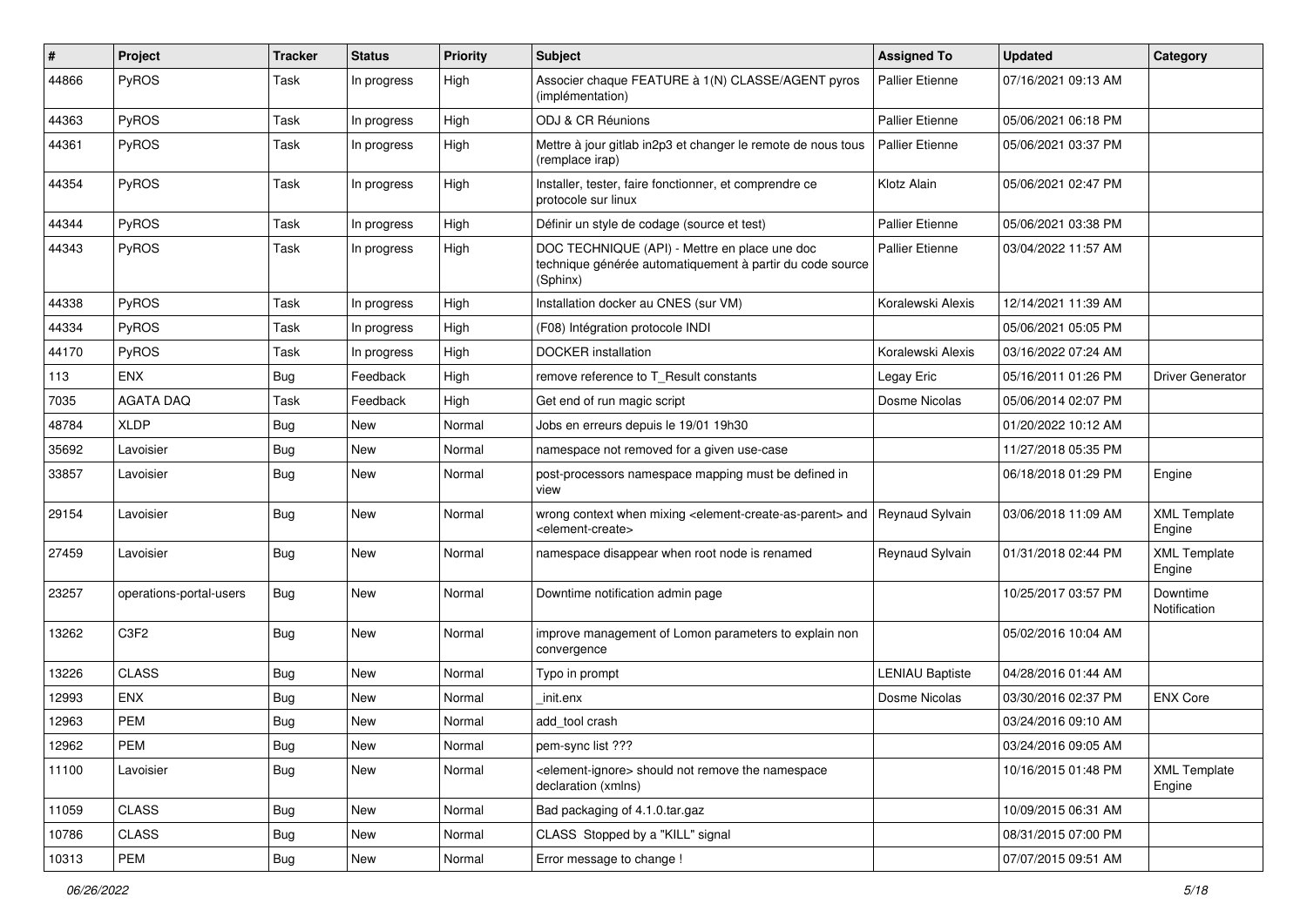| #     | Project                 | <b>Tracker</b> | <b>Status</b> | <b>Priority</b> | Subject                                                                                                        | <b>Assigned To</b>                 | <b>Updated</b>      | Category        |
|-------|-------------------------|----------------|---------------|-----------------|----------------------------------------------------------------------------------------------------------------|------------------------------------|---------------------|-----------------|
| 10274 | <b>PEM</b>              | <b>Bug</b>     | New           | Normal          | SYSTEM.ASSERTIONS.ASSERT_FAILURE                                                                               |                                    | 07/01/2015 11:12 AM |                 |
| 9623  | Lavoisier               | <b>Bug</b>     | <b>New</b>    | Normal          | SynchronousCacheConnector stays in building state until<br>the calling view is finished                        |                                    | 04/01/2015 06:21 PM | Adaptors        |
| 9558  | TReqS                   | Bug            | <b>New</b>    | Normal          | hpss_cache                                                                                                     | <b>Brinette</b><br>Pierre-Emmanuel | 04/14/2015 04:15 PM |                 |
| 8669  | <b>DCOD</b>             | <b>Bug</b>     | New           | Normal          | error during compilation                                                                                       |                                    | 12/05/2014 06:19 PM |                 |
| 8380  | Lavoisier               | <b>Bug</b>     | <b>New</b>    | Normal          | remove attribute @evaluated from generated adaptors<br>documentation                                           |                                    | 10/28/2014 04:51 PM | Doc             |
| 8379  | Lavoisier               | Bug            | New           | Normal          | NullPointerException at startup                                                                                |                                    | 10/28/2014 04:49 PM |                 |
| 8217  | Lavoisier               | Bug            | <b>New</b>    | Normal          | Logo demo view seems broken                                                                                    |                                    | 10/13/2014 02:06 PM |                 |
| 8055  | Lavoisier               | Bug            | New           | Normal          | view "debug" fails when Lavoisier is installed in a directory<br>with special character                        |                                    | 09/19/2014 05:02 PM |                 |
| 7706  | <b>AGATA</b>            | Bug            | <b>New</b>    | Normal          | update IRC services                                                                                            | Legay Eric                         | 07/10/2014 12:35 PM |                 |
| 7655  | <b>AGATA DAQ</b>        | Bug            | New           | Normal          | E-log                                                                                                          |                                    | 07/08/2014 09:46 AM |                 |
| 7490  | <b>Topology Manager</b> | Bug            | <b>New</b>    | Normal          | Needed libp42.so.1                                                                                             |                                    | 06/19/2014 11:15 PM | Core TM         |
| 7465  | Lavoisier               | Bug            | New           | Normal          | fix all the relative URL used by the web console                                                               |                                    | 06/17/2014 04:57 PM | Console         |
| 7073  | <b>Topology Manager</b> | <b>Bug</b>     | <b>New</b>    | Normal          | Off on GTS tree                                                                                                |                                    | 05/07/2014 04:55 PM | Core TM         |
| 7046  | <b>Topology Manager</b> | <b>Bug</b>     | <b>New</b>    | Normal          | password hardcoded                                                                                             | Legay Eric                         | 05/06/2014 09:54 AM | Core TM         |
| 7040  | <b>Topology Manager</b> | Bug            | <b>New</b>    | Normal          | Fixing configure                                                                                               |                                    | 04/30/2014 03:46 PM | Core TM         |
| 6062  | <b>CLASS</b>            | Bug            | <b>New</b>    | Normal          | FabricationPLant Parallelisation (in CLASS.cxx)                                                                |                                    | 02/10/2014 11:59 AM |                 |
| 5765  | <b>AGATA DAQ</b>        | Bug            | <b>New</b>    | Normal          | Anode01                                                                                                        |                                    | 01/08/2014 02:44 PM |                 |
| 5448  | <b>ENX</b>              | <b>Bug</b>     | <b>New</b>    | Normal          | configure enx                                                                                                  |                                    | 10/30/2013 10:31 AM | <b>ENX Core</b> |
| 1561  | Smurf                   | Bug            | <b>New</b>    | Normal          | Smurf::RRD does not support "base"                                                                             |                                    | 04/13/2011 05:00 PM |                 |
| 1437  | Pipelet                 | Bug            | <b>New</b>    | Normal          | str_parents not updated in time for glob_parent                                                                |                                    | 03/10/2011 05:51 PM |                 |
| 1003  | SphereLib               | Bug            | New           | Normal          | ps detection                                                                                                   |                                    | 10/15/2010 01:51 PM |                 |
| 32    | Oval                    | Bug            | <b>New</b>    | Normal          | Write a more detailed configuration doc                                                                        | <b>Chamont David</b>               | 02/16/2009 07:18 PM | Documentation   |
| 21    | Oval                    | Bug            | New           | Normal          | What happens when a subdirectory is reused in several<br>environments?                                         | <b>Chamont David</b>               | 02/16/2009 07:00 PM | OvalFile        |
| 47957 | LabInvent               | Feature        | <b>New</b>    | Normal          | *** F - ENTITY - Les GROUPES (de User ou Materiel) :<br>Thématique, Métier, Projet, Site (+ Pole ou Service ?) |                                    | 12/13/2021 11:12 AM |                 |
| 47951 | LabInvent               | Feature        | New           | Normal          | *** F - Etiquettes & Imprimantes                                                                               |                                    | 11/30/2021 01:42 PM |                 |
| 47932 | LabInvent               | Feature        | New           | Normal          | *** F - DOC (documentation)                                                                                    |                                    | 11/30/2021 01:10 PM |                 |
| 47895 | LabInvent               | Feature        | New           | Normal          | *** F - ENTITY - Documents attachés (à Materiel ou Suivi)                                                      |                                    | 12/13/2021 11:09 AM |                 |
| 47869 | LabInvent               | Feature        | New           | Normal          | *** F - Tests                                                                                                  |                                    | 12/06/2021 02:28 PM |                 |
| 47865 | LabInvent               | Feature        | New           | Normal          | *** F - Configuration générale                                                                                 |                                    | 12/13/2021 11:06 AM |                 |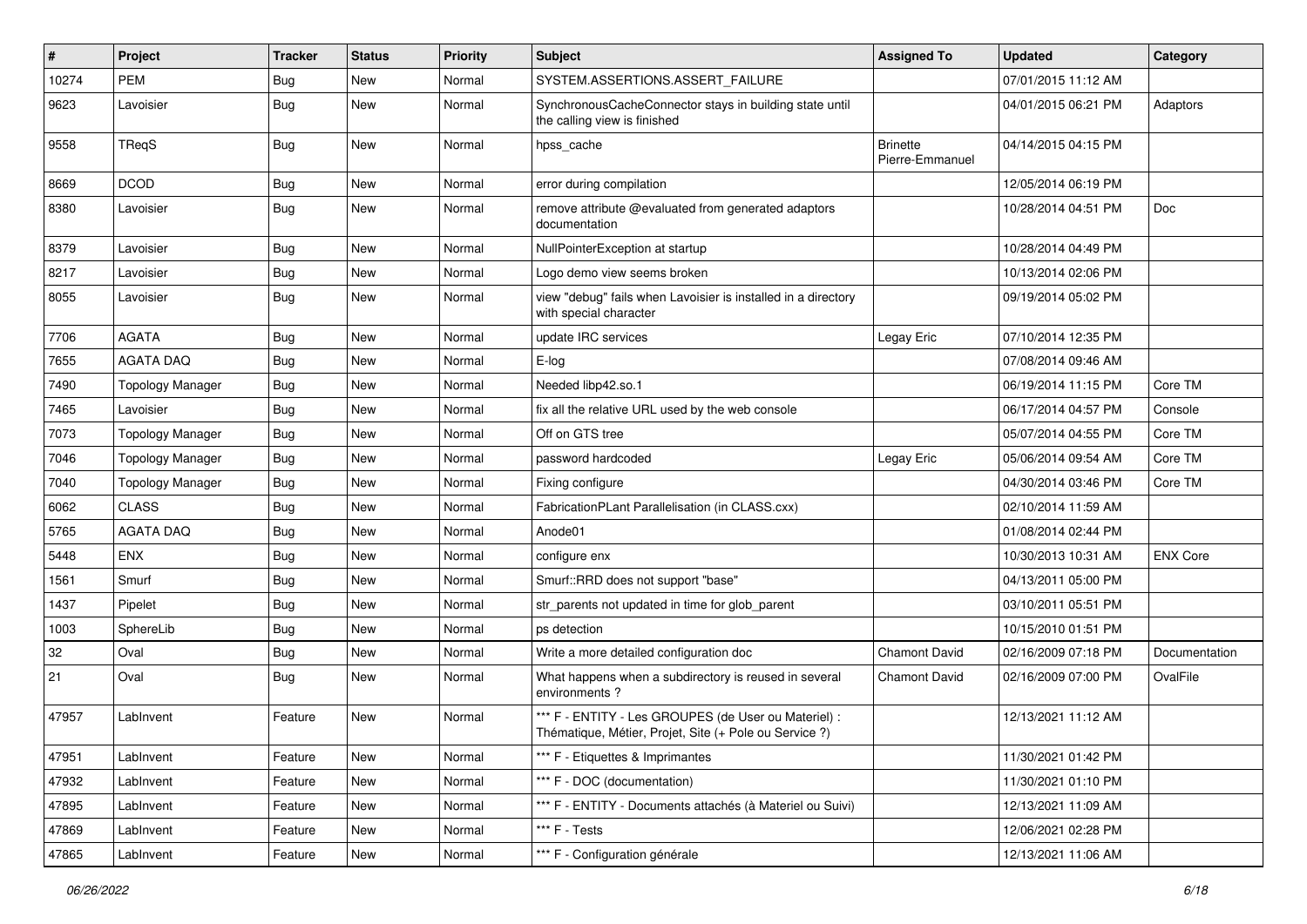| #     | <b>Project</b>          | <b>Tracker</b> | <b>Status</b> | <b>Priority</b> | <b>Subject</b>                                                                                                                      | <b>Assigned To</b> | <b>Updated</b>      | Category                      |
|-------|-------------------------|----------------|---------------|-----------------|-------------------------------------------------------------------------------------------------------------------------------------|--------------------|---------------------|-------------------------------|
| 47864 | LabInvent               | Feature        | New           | Normal          | *** F - ENTITY - Autres                                                                                                             |                    | 11/30/2021 12:57 PM |                               |
| 47862 | LabInvent               | Feature        | New           | Normal          | *** F - ENTITY - Prets (de Materiel)                                                                                                |                    | 12/13/2021 11:10 AM |                               |
| 45484 | <b>PyROS</b>            | Feature        | New           | Normal          | **** D5 - Images management (L1-L2)                                                                                                 |                    | 02/02/2022 02:36 PM |                               |
| 45481 | PyROS                   | Feature        | New           | Normal          | **** D2 - Users & Programs                                                                                                          |                    | 03/29/2022 09:17 AM |                               |
| 44721 | PyROS                   | Feature        | New           | Normal          | *** GF4 - QUAL - Quality & Tests - High level tests<br>(integration & functional), plan tests, validation des<br>exigences (qualif) |                    | 03/16/2022 04:55 PM |                               |
| 44661 | PyROS                   | Feature        | New           | Normal          | *** SF13 - IAF - Images Fetching (quicklook & download)                                                                             |                    | 03/15/2022 04:49 PM |                               |
| 44659 | PyROS                   | Feature        | New           | Normal          | *** GF3 - INFRA - Hardware, Operating System, Network,<br>Security & Safety                                                         |                    | 03/16/2022 04:51 PM |                               |
| 44584 | <b>PyROS</b>            | Feature        | New           | Normal          | *** SF10 - CAL - Calibration (Dark/Bias/Flat)                                                                                       |                    | 03/15/2022 04:48 PM |                               |
| 44514 | PyROS                   | Feature        | New           | Normal          | *** SF11 - IPC - Images Processing (Grenouille)                                                                                     | Klotz Alain        | 03/15/2022 04:44 PM |                               |
| 44165 | PyROS                   | Feature        | New           | Normal          | *** SF16 - DSH - General monitoring: Dashboard (website)                                                                            |                    | 03/15/2022 11:26 PM |                               |
| 44164 | PyROS                   | Feature        | New           | Normal          | *** SF12 - IAN - Images Analysis (Triton)                                                                                           |                    | 03/15/2022 04:48 PM |                               |
| 44163 | PyROS                   | Feature        | <b>New</b>    | Normal          | *** SF09 - CMC - Command Control - Telescope &<br>Instruments Control & Monitoring (DeviceController,<br>AgentDevice)               |                    | 03/16/2022 07:28 AM |                               |
| 44160 | PyROS                   | Feature        | New           | Normal          | *** SF07 - PLN - Observation Sequences Planning &<br>Scheduling                                                                     |                    | 03/15/2022 04:46 PM |                               |
| 44159 | PyROS                   | Feature        | New           | Normal          | *** SF03 - ENV - Environment Monitoring (int/ext,<br>observatory & weather)                                                         |                    | 05/05/2022 09:54 AM |                               |
| 44158 | <b>PyROS</b>            | Feature        | <b>New</b>    | Normal          | *** SF06 - ALR - Alerts Management                                                                                                  |                    | 03/15/2022 04:46 PM |                               |
| 44153 | PyROS                   | Feature        | New           | Normal          | *** SF05 - SEQ - Observation Sequences Management                                                                                   | Koralewski Alexis  | 02/23/2022 10:45 AM |                               |
| 37461 | Lavoisier               | Feature        | New           | Normal          | add support for jdk 11                                                                                                              |                    | 04/25/2019 01:53 PM |                               |
| 37409 | TReqS                   | Feature        | New           | Normal          | Statistiques sur les queues dans les logs                                                                                           |                    | 04/11/2019 01:40 PM |                               |
| 35045 | operations-portal-users | Feature        | <b>New</b>    | Normal          | Tasks for the release                                                                                                               |                    | 09/20/2018 10:48 AM | <b>Others</b>                 |
| 35044 | operations-portal-users | Feature        | New           | Normal          | New ROD dashboard                                                                                                                   |                    | 09/20/2018 10:42 AM | Dashboard                     |
| 34801 | Lavoisier               | Feature        | New           | Normal          | add support for attribute @if in element view/variable                                                                              |                    | 07/31/2018 12:57 PM |                               |
| 32928 | Lavoisier               | Feature        | New           | Normal          | support enumeration in route properties                                                                                             |                    | 05/18/2018 02:23 PM | Service                       |
| 31881 | Narval Standalone       | Feature        | New           | Normal          | Logs de l'instance                                                                                                                  | Théo Le Guen       | 04/24/2018 03:59 PM |                               |
| 27576 | Lavoisier               | Feature        | New           | Normal          | add a parameter "priority" on WhenCreatedTrigger                                                                                    |                    | 02/02/2018 03:18 PM | Engine                        |
| 27570 | Lavoisier               | Feature        | New           | Normal          | Notified Trigger should bypass attribute @ignore-during                                                                             |                    | 02/02/2018 03:05 PM | Engine                        |
| 26907 | Lavoisier               | Feature        | New           | Normal          | implement XPath function format-number()                                                                                            |                    | 01/10/2018 03:18 PM | <b>XML Template</b><br>Engine |
| 12975 | <b>PEM</b>              | Feature        | New           | Normal          | pem-sync co_pem                                                                                                                     |                    | 03/24/2016 04:54 PM |                               |
| 12974 | PEM                     | Feature        | New           | Normal          | pem-sync cp_pem                                                                                                                     |                    | 03/24/2016 04:52 PM |                               |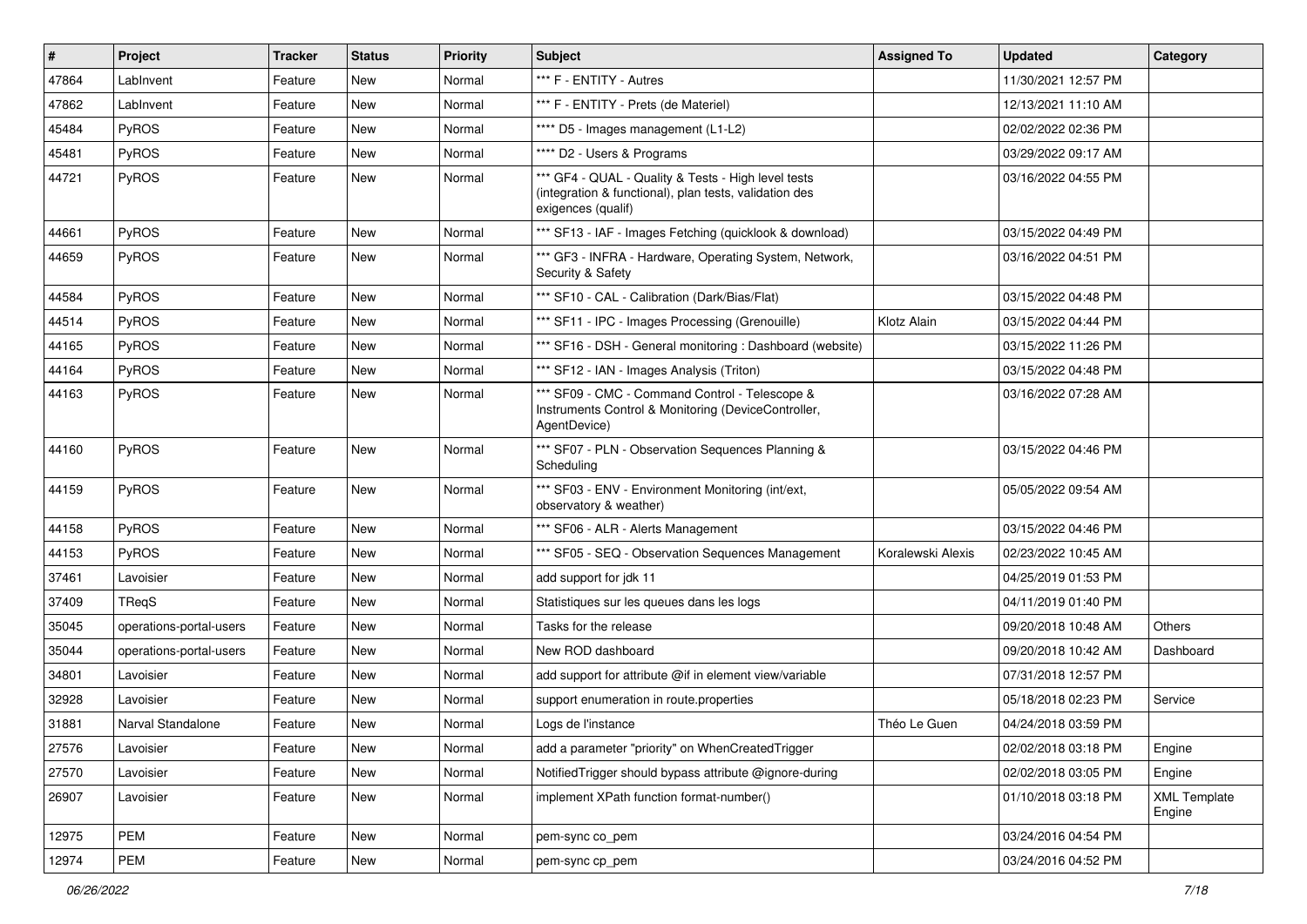| $\vert$ # | <b>Project</b> | <b>Tracker</b> | <b>Status</b> | <b>Priority</b> | <b>Subject</b>                                                                                         | <b>Assigned To</b>                 | <b>Updated</b>      | Category                      |
|-----------|----------------|----------------|---------------|-----------------|--------------------------------------------------------------------------------------------------------|------------------------------------|---------------------|-------------------------------|
| 12961     | <b>PEM</b>     | Feature        | <b>New</b>    | Normal          | PEM version                                                                                            |                                    | 03/24/2016 09:03 AM |                               |
| 11915     | Lavoisier      | Feature        | <b>New</b>    | Normal          | change the parameters of plugin ChartRenderer                                                          |                                    | 02/05/2016 12:25 PM | Adaptors                      |
| 10871     | <b>CLASS</b>   | Feature        | New           | Normal          | <b>Nominal Power</b>                                                                                   |                                    | 09/10/2015 05:27 PM |                               |
| 10315     | Lavoisier      | Feature        | New           | Normal          | Index size of IndexedFileCache plugin is limited by the max<br>number of inodes                        |                                    | 07/07/2015 10:12 AM | Adaptors                      |
| 10273     | <b>PEM</b>     | Feature        | New           | Normal          | Easier configuration process                                                                           |                                    | 07/01/2015 11:11 AM |                               |
| 10255     | <b>CLASS</b>   | Feature        | New           | Normal          | Take into account Load Factor Evolution                                                                | <b>MOUGINOT</b><br><b>Baptiste</b> | 06/26/2015 11:33 AM |                               |
| 9799      | Lavoisier      | Feature        | <b>New</b>    | Normal          | esxl function missing : add-duration                                                                   |                                    | 04/30/2015 11:00 AM |                               |
| 9789      | <b>CLASS</b>   | Feature        | New           | Normal          | Multi Stream in EQM                                                                                    |                                    | 04/29/2015 12:12 PM |                               |
| 9788      | <b>CLASS</b>   | Feature        | <b>New</b>    | Normal          | Multi Stream in FabricationPlant                                                                       |                                    | 04/29/2015 12:10 PM |                               |
| 9787      | <b>CLASS</b>   | Feature        | New           | Normal          | Multi Stream in FabricationPlant/EQM                                                                   |                                    | 04/29/2015 12:10 PM |                               |
| 9778      | Lavoisier      | Feature        | <b>New</b>    | Normal          | support cookies in HTTPConnector                                                                       |                                    | 04/28/2015 01:39 PM | Adaptors                      |
| 9704      | Lavoisier      | Feature        | New           | Normal          | add option --override to lavoisier-upgrade.sh                                                          |                                    | 04/15/2015 10:07 AM |                               |
| 9624      | Lavoisier      | Feature        | <b>New</b>    | Normal          | when cache is empty and being built, user queries should be<br>waiting for it rather than failing      |                                    | 04/01/2015 06:30 PM | Engine                        |
| 9622      | Lavoisier      | Feature        | <b>New</b>    | Normal          | add links to fallback views into view "dependencies"                                                   |                                    | 04/01/2015 06:19 PM | Console                       |
| 9607      | Lavoisier      | Feature        | New           | Normal          | Add SAML 2.0 support in Lavoisier                                                                      |                                    | 04/01/2015 11:32 AM | Adaptors                      |
| 9564      | Lavoisier      | Feature        | <b>New</b>    | Normal          | reorganize <pre-renderer> section</pre-renderer>                                                       |                                    | 03/30/2015 10:37 AM | Engine                        |
| 9563      | Lavoisier      | Feature        | <b>New</b>    | Normal          | support <elements-ignore> into <element-create-as-parent></element-create-as-parent></elements-ignore> |                                    | 03/30/2015 10:30 AM | <b>XML Template</b><br>Engine |
| 9562      | Lavoisier      | Feature        | <b>New</b>    | Normal          | re-implement <pre-renderers> in streaming mode</pre-renderers>                                         |                                    | 03/30/2015 10:32 AM | Engine                        |
| 9560      | Lavoisier      | Feature        | New           | Normal          | Surround Serializer should ignore header lines (starting with<br>$<$ ?)                                |                                    | 03/30/2015 10:17 AM | Adaptors                      |
| 9559      | Lavoisier      | Feature        | <b>New</b>    | Normal          | develop a TextRenderer plugin                                                                          |                                    | 03/30/2015 10:15 AM | Adaptors                      |
| 9534      | Pipelet        | Feature        | <b>New</b>    | Normal          | logging of stdout and stderr                                                                           |                                    | 03/25/2015 02:31 PM |                               |
| 9467      | Lavoisier      | Feature        | <b>New</b>    | Normal          | improve flexibility of JSONRenderer                                                                    |                                    | 03/16/2015 01:54 PM | Adaptors                      |
| 8817      | Lavoisier      | Feature        | <b>New</b>    | Normal          | develop a XML template optimizer                                                                       |                                    | 12/19/2014 05:10 PM | <b>XML Template</b><br>Engine |
| 8693      | <b>ENX</b>     | Feature        | <b>New</b>    | Normal          | sauver log_level                                                                                       |                                    | 12/09/2014 03:54 PM | <b>ENX Core</b>               |
| 8668      | <b>DCOD</b>    | Feature        | New           | Normal          | filterdiff is missing                                                                                  |                                    | 12/05/2014 06:17 PM |                               |
| 8667      | <b>DCOD</b>    | Feature        | <b>New</b>    | Normal          | uuid missing                                                                                           |                                    | 12/05/2014 06:14 PM |                               |
| 8405      | Lavoisier      | Feature        | New           | Normal          | implement XPath function choose not null(arg1, arg2)                                                   |                                    | 10/30/2014 02:21 PM | Engine                        |
| 8404      | Lavoisier      | Feature        | <b>New</b>    | Normal          | support parameters in <pre-renderers></pre-renderers>                                                  |                                    | 10/30/2014 11:03 AM | Engine                        |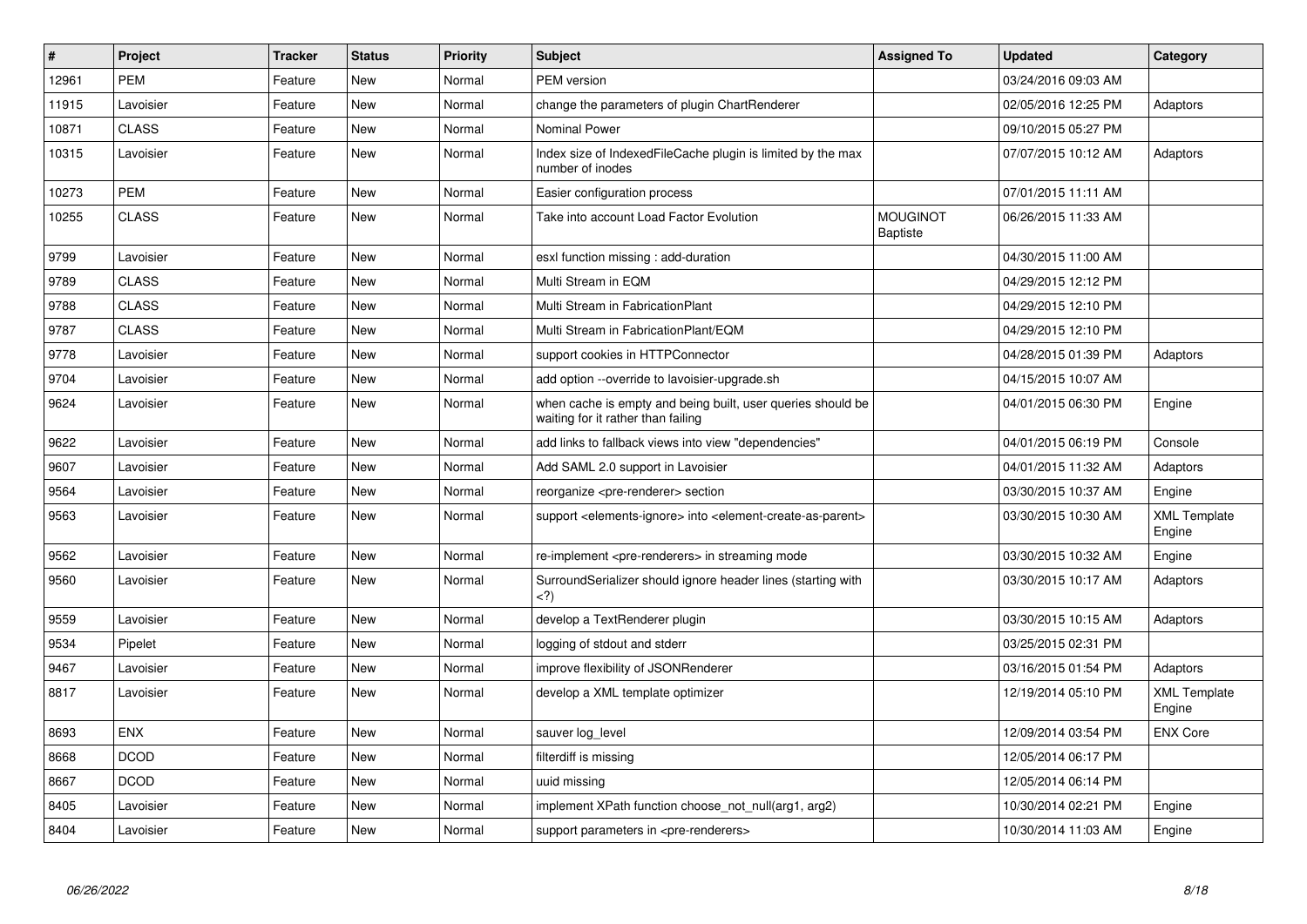| $\pmb{\#}$ | Project                 | Tracker | <b>Status</b> | <b>Priority</b> | <b>Subject</b>                                                             | <b>Assigned To</b>                 | <b>Updated</b>      | Category                       |
|------------|-------------------------|---------|---------------|-----------------|----------------------------------------------------------------------------|------------------------------------|---------------------|--------------------------------|
| 8369       | LC <sub>2</sub>         | Feature | New           | Normal          | Standardize by relying on GNU getopt instead of proprietary<br>cmdline     | Lafage Vincent                     | 10/27/2014 07:06 PM |                                |
| 8262       | Pipelet                 | Feature | <b>New</b>    | Normal          | LocalRepository: recursive search of segment source script                 |                                    | 10/19/2014 05:13 PM |                                |
| 8261       | Lavoisier               | Feature | New           | Normal          | support attribute @out-xpath on <element></element>                        |                                    | 10/17/2014 07:15 PM | <b>XML Template</b><br>Engine  |
| 8260       | Lavoisier               | Feature | <b>New</b>    | Normal          | develop plugin ElementProcessor                                            |                                    | 10/17/2014 07:10 PM | Adaptors                       |
| 8259       | Lavoisier               | Feature | New           | Normal          | support parameter "renderer" in ZipRenderer and<br><b>GZipRenderer</b>     |                                    | 10/17/2014 07:08 PM | Adaptors                       |
| 8258       | Lavoisier               | Feature | <b>New</b>    | Normal          | add attribute @default to <renderers></renderers>                          |                                    | 10/17/2014 07:07 PM | Engine                         |
| 8241       | Lavoisier               | Feature | <b>New</b>    | Normal          | improve dropdown list of view "form"                                       |                                    | 10/15/2014 06:05 PM | Engine                         |
| 8240       | Lavoisier               | Feature | New           | Normal          | LDAPConnector/LDIFSerializer should generate data in<br><b>DSML</b> format |                                    | 10/15/2014 06:02 PM | Adaptors                       |
| 8172       | Lavoisier               | Feature | <b>New</b>    | Normal          | support XPath function append()                                            |                                    | 10/06/2014 10:43 AM | <b>XML Template</b><br>Engine  |
| 8132       | Lavoisier               | Feature | New           | Normal          | support attribute @first-child-attributes in <element></element>           |                                    | 09/30/2014 04:28 PM |                                |
| 7811       | Lavoisier               | Feature | New           | Normal          | support server-side argument validation with XPath                         |                                    | 07/30/2014 05:05 PM |                                |
| 7649       | Lavoisier               | Feature | New           | Normal          | develop a XMLTemplateProcessor plugin                                      |                                    | 07/04/2014 05:52 PM | Adaptors                       |
| 7619       | Lavoisier               | Feature | <b>New</b>    | Normal          | replace @INCLUDES with #include in properties files                        |                                    | 07/04/2014 11:17 AM | Engine                         |
| 7486       | <b>Topology Manager</b> | Feature | New           | Normal          | Modification of information                                                |                                    | 06/19/2014 02:41 PM | <b>GUI</b>                     |
| 7483       | <b>Topology Manager</b> | Feature | New           | Normal          | Protect modification                                                       |                                    | 06/19/2014 02:27 PM | GUI                            |
| 7464       | Lavoisier               | Feature | <b>New</b>    | Normal          | replace XSL with HTML template in web console                              |                                    | 06/17/2014 04:55 PM | Console                        |
| 7463       | Lavoisier               | Feature | New           | Normal          | add attribute tpl:url.                                                     |                                    | 06/17/2014 04:54 PM | <b>HTML Template</b><br>Engine |
| 7379       | <b>CLASS</b>            | Feature | <b>New</b>    | Normal          | FrontEnd                                                                   | <b>MOUGINOT</b><br><b>Baptiste</b> | 06/11/2014 11:05 AM |                                |
| 7325       | Lavoisier               | Feature | <b>New</b>    | Normal          | support filtering dependencies graph by categories                         |                                    | 06/04/2014 05:14 PM | Console                        |
| 7037       | <b>Topology Manager</b> | Feature | New           | Normal          | Configuration file for TM                                                  |                                    | 04/30/2014 03:11 PM |                                |
| 7036       | <b>Topology Manager</b> | Feature | New           | Normal          | Adding window to choose experiment                                         | Legay Eric                         | 04/30/2014 03:12 PM | GUI                            |
| 6748       | <b>CLASS</b>            | Feature | New           | Normal          | Charger un parc présimulé à partir du .root                                |                                    | 04/03/2014 11:36 AM |                                |
| 5726       | <b>Topology Manager</b> | Feature | New           | Normal          | Display                                                                    |                                    | 01/06/2014 09:21 AM |                                |
| 3039       | APCScheduler            | Feature | <b>New</b>    | Normal          | création de tarball sans exécutable                                        |                                    | 07/31/2012 06:11 PM |                                |
| 923        | Oval                    | Feature | New           | Normal          | oval reset                                                                 | Chamont David                      | 09/20/2010 05:16 PM | Other                          |
| 755        | SphereLib               | Feature | New           | Normal          | Parallélisation de cat2mask                                                |                                    | 06/14/2010 04:34 PM |                                |
| 754        | SphereLib               | Feature | <b>New</b>    | Normal          | Parallélisation de la routine apodize mask                                 |                                    | 06/14/2010 04:33 PM |                                |
| 659        | ENX                     | Feature | New           | Normal          | Gestion des arbres DOM                                                     |                                    | 01/16/2013 11:33 AM | <b>ENX Core</b>                |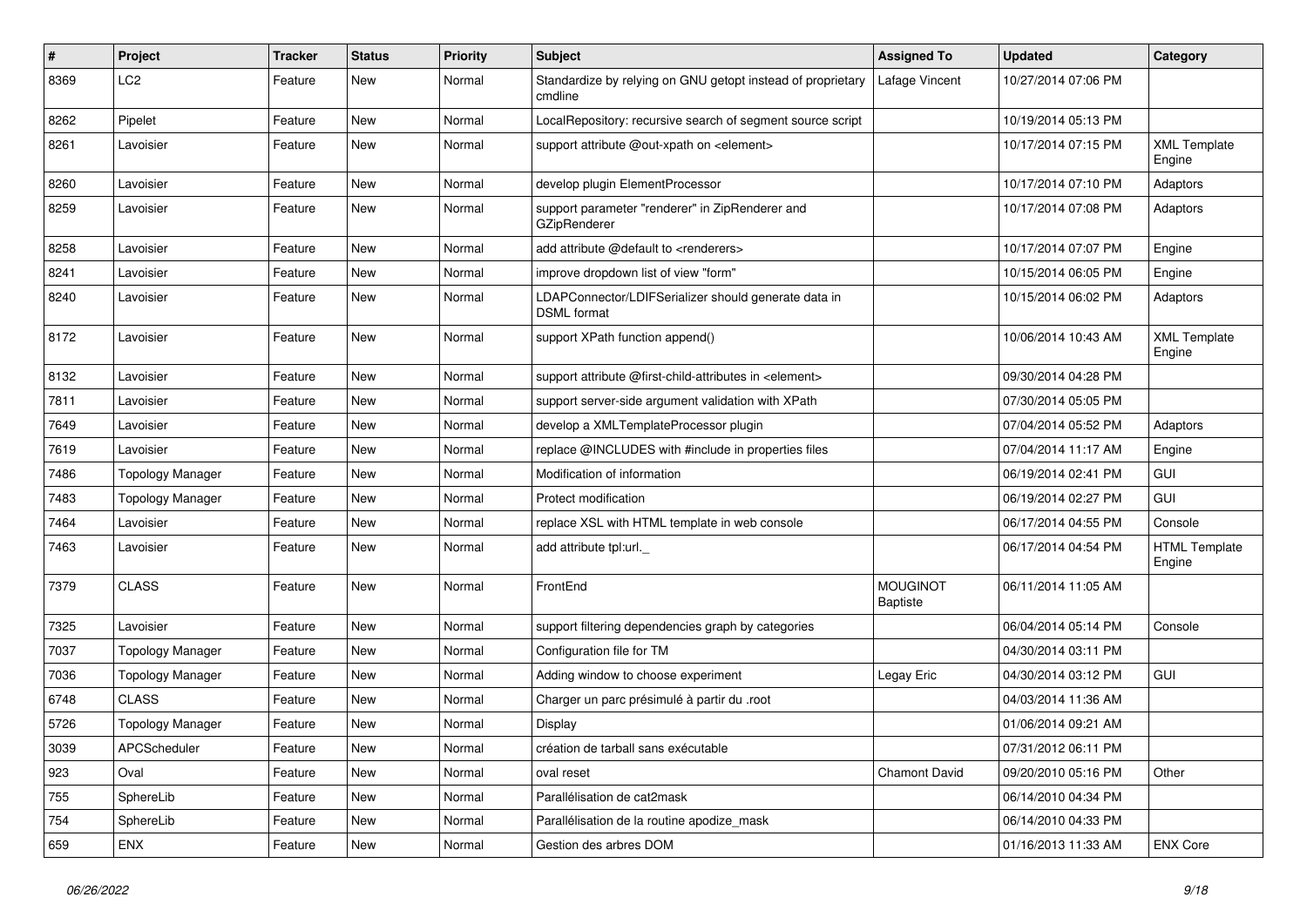| $\pmb{\#}$ | Project                 | <b>Tracker</b> | <b>Status</b> | <b>Priority</b> | Subject                                                       | <b>Assigned To</b>   | <b>Updated</b>      | Category       |
|------------|-------------------------|----------------|---------------|-----------------|---------------------------------------------------------------|----------------------|---------------------|----------------|
| 597        | Oval                    | Feature        | New           | Normal          | YAML comme langage de configuration ?                         |                      | 05/11/2010 01:36 PM |                |
| 520        | TReqS                   | Feature        | <b>New</b>    | Normal          | Communication entre Serveur et Client sans Base de<br>données |                      | 03/24/2015 04:37 PM |                |
| 517        | TReqS                   | Feature        | <b>New</b>    | Normal          | Outils d'administation pour Treqs                             |                      | 03/24/2015 04:29 PM |                |
| 516        | TReaS                   | Feature        | <b>New</b>    | Normal          | Désactiver des queues                                         |                      | 03/24/2015 04:24 PM |                |
| 186        | RIsngCons               | Feature        | New           | Normal          | Flood limit                                                   | <b>Puel Mattieu</b>  | 10/07/2009 01:07 PM |                |
| 35         | Oval                    | Feature        | <b>New</b>    | Normal          | Give less importance to the build step                        | <b>Chamont David</b> | 02/16/2009 07:41 PM | Documentation  |
| 34         | Oval                    | Feature        | New           | Normal          | Extend input/output control                                   | <b>Chamont David</b> | 02/16/2009 07:27 PM | Implementation |
| 33         | Oval                    | Feature        | New           | Normal          | Support for gzipped ref files                                 | <b>Chamont David</b> | 02/16/2009 07:23 PM | Diff command   |
| 31         | Oval                    | Feature        | <b>New</b>    | Normal          | Apply a command to a subdirectory subset?                     | <b>Chamont David</b> | 02/16/2009 07:14 PM | Run command    |
| 35994      | IN2P3-Forge             | Support        | New           | Normal          | Synchronisation demandée pour un serveur Mercurial            |                      | 01/11/2019 03:10 PM |                |
| 16628      | CC-IN2P3                | Support        | New           | Normal          | Sèche cheveux dans le vestiaire                               |                      | 01/12/2017 02:37 PM |                |
| 10065      | <b>CLASS</b>            | Support        | New           | Normal          | Multi-Threading in CLASS                                      |                      | 06/05/2015 11:30 AM |                |
| 9491       | JEM-EUSO                | Support        | <b>New</b>    | Normal          | I need to access also to AWG Euso balloon documents           |                      | 03/18/2015 03:36 PM |                |
| 7041       | <b>Topology Manager</b> | Support        | <b>New</b>    | Normal          | Sub repositories                                              |                      | 04/30/2014 03:52 PM |                |
| 5838       | <b>AGATA DAQ</b>        | Support        | New           | Normal          | /agatadisks                                                   | Aubert Yann          | 01/17/2014 06:07 PM |                |
| 5051       | Lavoisier               | Support        | New           | Normal          | Explain cache trigger workflow                                | Lequeux Olivier      | 09/13/2013 10:36 AM | Doc            |
| 51461      | <b>GRAND</b>            | Task           | <b>New</b>    | Normal          | WP 4.4: pipeline simulation                                   |                      | 06/24/2022 03:13 PM | soft simu      |
| 51444      | <b>GRAND</b>            | Task           | <b>New</b>    | Normal          | WP 3.5: infra documentation                                   |                      | 06/24/2022 01:50 PM | infra soft     |
| 51442      | <b>GRAND</b>            | Task           | <b>New</b>    | Normal          | WP 4.3: workflow and scheduler                                |                      | 06/24/2022 03:03 PM | infra soft     |
| 49945      | <b>GRAND</b>            | Task           | New           | Normal          | WP 11: improvement dating of events                           | voisin vincent       | 03/22/2022 02:31 PM |                |
| 49944      | GRAND                   | Task           | <b>New</b>    | Normal          | WP 10.3: data analysis                                        |                      | 03/18/2022 04:45 PM |                |
| 49943      | <b>GRAND</b>            | Task           | <b>New</b>    | Normal          | WP 10.2: data taking                                          |                      | 03/18/2022 04:45 PM |                |
| 49942      | <b>GRAND</b>            | Task           | New           | Normal          | WP 10.1: deployment                                           |                      | 03/18/2022 04:45 PM |                |
| 49941      | <b>GRAND</b>            | Task           | <b>New</b>    | Normal          | WP 10: GP 300 setup                                           |                      | 03/18/2022 04:45 PM |                |
| 49940      | <b>GRAND</b>            | Task           | New           | Normal          | WP 9.5: data analysis                                         |                      | 03/18/2022 03:35 PM |                |
| 49939      | <b>GRAND</b>            | Task           | New           | Normal          | WP 9.4: data taking                                           |                      | 06/23/2022 08:19 PM |                |
| 49938      | <b>GRAND</b>            | Task           | <b>New</b>    | Normal          | WP 9.3: deployment commissioning                              |                      | 03/18/2022 03:27 PM |                |
| 49937      | <b>GRAND</b>            | Task           | New           | Normal          | WP 9.2: production detector adaptation                        |                      | 03/18/2022 03:32 PM |                |
| 49936      | <b>GRAND</b>            | Task           | <b>New</b>    | Normal          | WP 9.1: detector design adaptation                            |                      | 03/21/2022 03:18 PM |                |
| 49935      | <b>GRAND</b>            | Task           | New           | Normal          | WP 9: Nançay setup                                            |                      | 03/18/2022 12:20 AM |                |
| 49934      | GRAND                   | Task           | New           | Normal          | WP 8.3: trigger evaluation                                    |                      | 03/21/2022 10:28 AM |                |
| 49933      | GRAND                   | Task           | New           | Normal          | WP 8.2: final reconstruction                                  |                      | 03/18/2022 04:39 PM |                |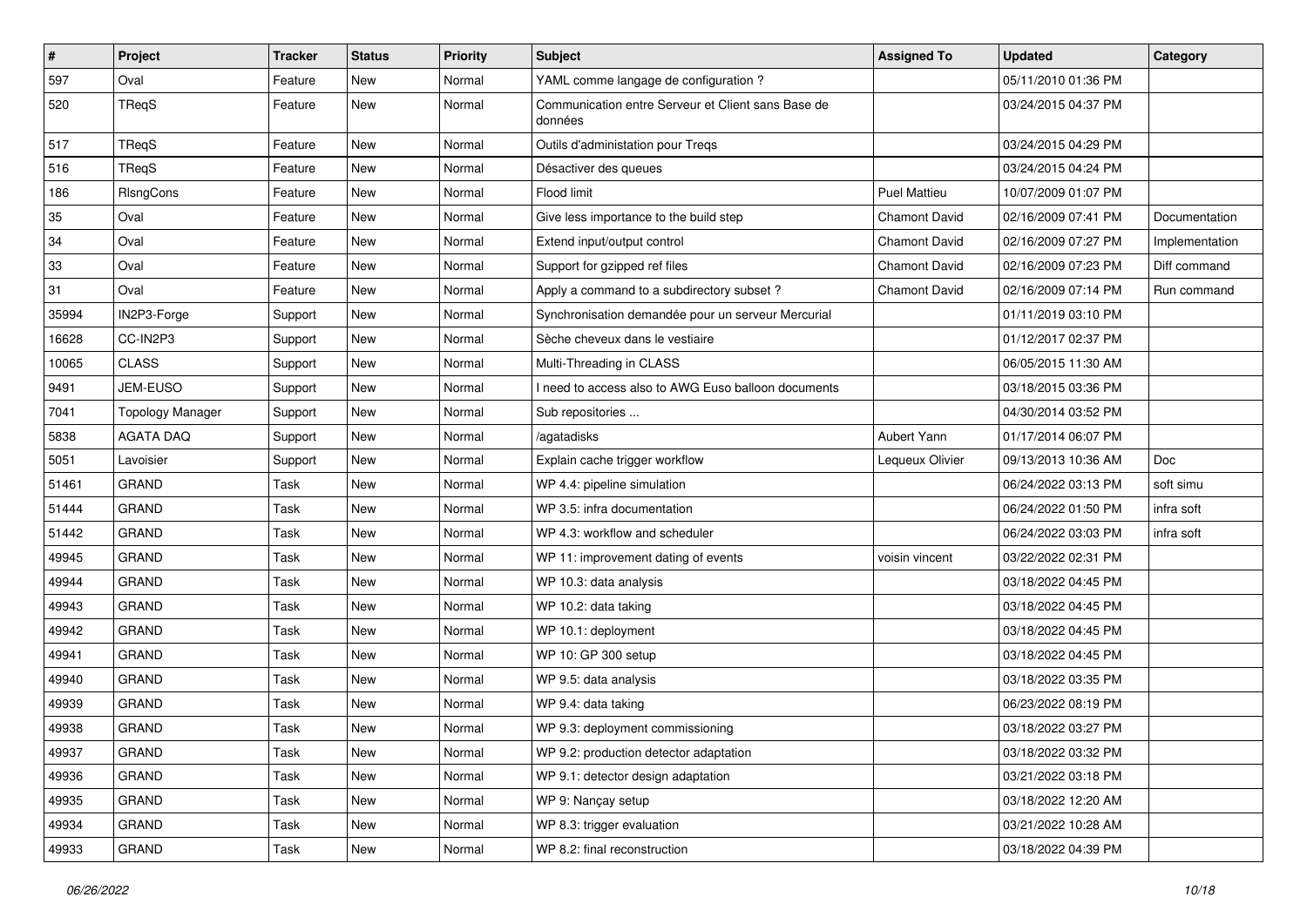| $\sharp$ | <b>Project</b> | <b>Tracker</b> | <b>Status</b> | <b>Priority</b> | <b>Subject</b>                                         | <b>Assigned To</b> | <b>Updated</b>      | Category |
|----------|----------------|----------------|---------------|-----------------|--------------------------------------------------------|--------------------|---------------------|----------|
| 49932    | <b>GRAND</b>   | Task           | New           | Normal          | WP 8.1: SLT info definition                            |                    | 03/18/2022 04:39 PM |          |
| 49931    | <b>GRAND</b>   | Task           | New           | Normal          | WP 8: data reconstruction study                        |                    | 03/21/2022 10:28 AM |          |
| 49930    | GRAND          | Task           | New           | Normal          | WP 7: second level trigger (SLT)                       |                    | 03/21/2022 10:28 AM |          |
| 49929    | <b>GRAND</b>   | Task           | New           | Normal          | WP 6.4: frontend implementation                        |                    | 04/14/2022 02:24 PM |          |
| 49928    | <b>GRAND</b>   | Task           | New           | Normal          | WP 6.3: testbench                                      |                    | 06/24/2022 12:58 PM |          |
| 49927    | <b>GRAND</b>   | Task           | New           | Normal          | WP 6.2: analytical method                              |                    | 06/24/2022 12:41 PM |          |
| 49926    | <b>GRAND</b>   | Task           | New           | Normal          | WP 6.1: neuronal network method                        |                    | 03/21/2022 01:40 PM |          |
| 49925    | <b>GRAND</b>   | Task           | New           | Normal          | WP 6: first level trigger (FLT)                        |                    | 03/21/2022 10:28 AM |          |
| 49924    | <b>GRAND</b>   | Task           | New           | Normal          | WP 5.2: noise event selection                          |                    | 03/18/2022 05:13 PM |          |
| 49923    | <b>GRAND</b>   | Task           | New           | Normal          | WP 5.5: EAS selection                                  |                    | 03/18/2022 05:13 PM |          |
| 49922    | <b>GRAND</b>   | Task           | New           | Normal          | WP 5.4: reconstruction                                 |                    | 03/18/2022 05:13 PM |          |
| 49921    | <b>GRAND</b>   | Task           | New           | Normal          | WP 5.3: calibration                                    |                    | 03/18/2022 05:13 PM |          |
| 49919    | <b>GRAND</b>   | Task           | New           | Normal          | WP 5.1: data taking                                    |                    | 03/18/2022 05:13 PM |          |
| 49918    | <b>GRAND</b>   | Task           | New           | Normal          | WP 5: GP 13/100 experimental DB analysis               |                    | 03/18/2022 05:13 PM |          |
| 49917    | <b>GRAND</b>   | Task           | New           | Normal          | WP 4.2: validation                                     |                    | 03/18/2022 03:08 PM |          |
| 49916    | <b>GRAND</b>   | Task           | New           | Normal          | WP 4.1: production, storing & management               |                    | 03/18/2022 03:06 PM |          |
| 49915    | <b>GRAND</b>   | Task           | New           | Normal          | WP 4: Creating GRAND simulation                        |                    | 03/18/2022 12:20 AM |          |
| 49914    | <b>GRAND</b>   | Task           | New           | Normal          | WP 3.4: code distribution, software env.               |                    | 06/24/2022 01:41 PM |          |
| 49912    | <b>GRAND</b>   | Task           | New           | Normal          | WP 3.3: manage software infra : CI, quality, DB engine |                    | 03/18/2022 03:03 PM |          |
| 49911    | <b>GRAND</b>   | Task           | New           | Normal          | WP 3.2: calibration monotoring DB                      |                    | 03/18/2022 05:13 PM |          |
| 49910    | <b>GRAND</b>   | Task           | New           | Normal          | WP 3.1: manage data event DB                           |                    | 06/24/2022 01:55 PM |          |
| 49909    | <b>GRAND</b>   | Task           | New           | Normal          | WP 3: software infra and database                      |                    | 06/24/2022 01:48 PM |          |
| 49908    | <b>GRAND</b>   | Task           | New           | Normal          | WP 1.3 : LPNHE WP coordination                         | Martineau Olivier  | 03/20/2022 05:35 PM |          |
| 49906    | <b>GRAND</b>   | Task           | New           | Normal          | WP 1.1: finance                                        |                    | 03/18/2022 05:13 PM |          |
| 49905    | <b>GRAND</b>   | Task           | New           | Normal          | WP 1: GRAND management                                 |                    | 03/18/2022 05:13 PM |          |
| 49904    | <b>GRAND</b>   | Task           | New           | Normal          | WP 2.9: detector monotoring                            |                    | 03/18/2022 05:13 PM |          |
| 49903    | <b>GRAND</b>   | Task           | <b>New</b>    | Normal          | WP 2.8: detector calibration                           |                    | 03/18/2022 05:13 PM |          |
| 49902    | GRAND          | Task           | New           | Normal          | WP 2.7: code quality and documentation                 | Colley Jean-Marc   | 03/18/2022 05:13 PM |          |
| 49901    | <b>GRAND</b>   | Task           | New           | Normal          | WP 2.6: common tools                                   |                    | 03/18/2022 05:13 PM |          |
| 49900    | <b>GRAND</b>   | Task           | New           | Normal          | WP 2.5: reconstruction method                          |                    | 03/18/2022 02:57 PM |          |
| 49899    | GRAND          | Task           | New           | Normal          | WP 2.4: antenna network simulation                     |                    | 06/24/2022 02:48 PM |          |
| 49898    | GRAND          | Task           | New           | Normal          | WP 2.3: unit detector modeling and coding              |                    | 06/24/2022 02:11 PM |          |
| 49897    | GRAND          | Task           | New           | Normal          | WP 2.2: input output format fie                        |                    | 03/18/2022 12:22 AM |          |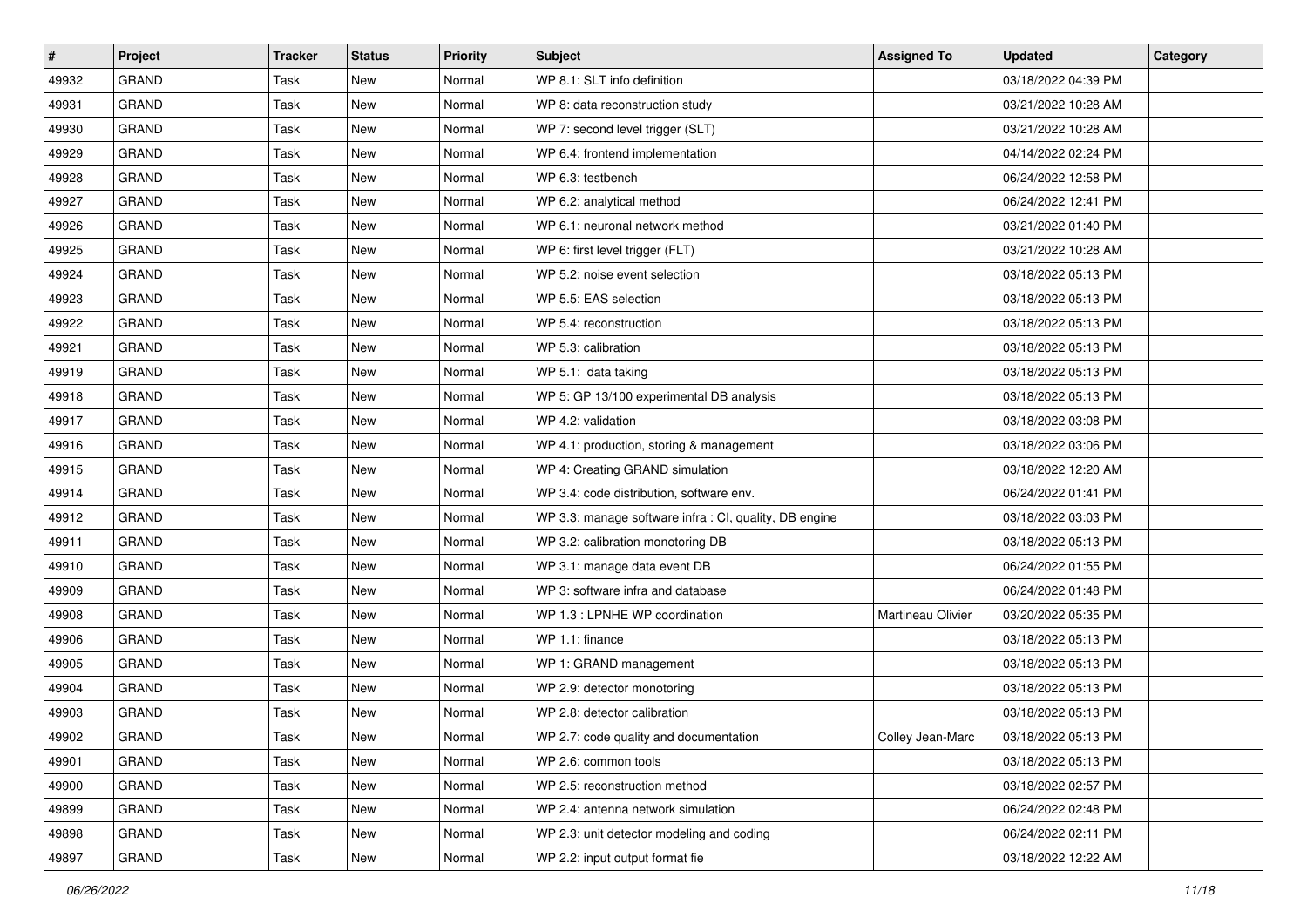| $\sharp$ | Project      | <b>Tracker</b> | <b>Status</b> | <b>Priority</b> | Subject                                                                                  | <b>Assigned To</b> | <b>Updated</b>      | Category |
|----------|--------------|----------------|---------------|-----------------|------------------------------------------------------------------------------------------|--------------------|---------------------|----------|
| 49896    | <b>GRAND</b> | Task           | New           | Normal          | WP 2.1: software architecture and optimization                                           |                    | 03/18/2022 05:13 PM |          |
| 49895    | <b>GRAND</b> | Task           | <b>New</b>    | Normal          | WP 2: GRANDLIB modelization and software                                                 |                    | 06/24/2022 02:48 PM |          |
| 49890    | PyROS        | Task           | New           | Normal          | Global Start & Stop (safe)                                                               |                    | 03/16/2022 04:52 PM |          |
| 49889    | PyROS        | Task           | <b>New</b>    | Normal          | Backup                                                                                   |                    | 03/16/2022 04:49 PM |          |
| 49888    | PyROS        | Task           | <b>New</b>    | Normal          | Firewall                                                                                 |                    | 03/16/2022 04:48 PM |          |
| 49887    | PyROS        | Task           | New           | Normal          | Hardware                                                                                 |                    | 03/16/2022 04:47 PM |          |
| 49886    | PyROS        | Task           | <b>New</b>    | Normal          | System watch (Nagios, )                                                                  |                    | 03/16/2022 04:47 PM |          |
| 49885    | PyROS        | Task           | New           | Normal          | <b>Network</b>                                                                           |                    | 03/16/2022 04:46 PM |          |
| 49878    | PyROS        | Task           | New           | Normal          | SF02-SCP integration - Lancement auto de l'agent de<br>gestion du SP lifecycle           |                    | 03/16/2022 10:37 AM |          |
| 49876    | PyROS        | Task           | New           | Normal          | Guitastro integration                                                                    |                    | 03/16/2022 07:28 AM |          |
| 49875    | PyROS        | Task           | New           | Normal          | (classic) Installation Guitastro & dependencies                                          |                    | 03/16/2022 07:27 AM |          |
| 49874    | PyROS        | Task           | New           | Normal          | (docker) Installation Guitastro & dependencies                                           |                    | 03/16/2022 07:26 AM |          |
| 49872    | PyROS        | Task           | New           | Normal          | Restauration de la config par défaut                                                     |                    | 03/15/2022 11:10 PM |          |
| 49871    | PyROS        | Task           | <b>New</b>    | Normal          | Config par défaut (à définir)                                                            |                    | 03/15/2022 11:11 PM |          |
| 49870    | <b>PyROS</b> | Task           | <b>New</b>    | Normal          | Config générale : logo, pagination, couleurs, options<br>générales, options par feature, |                    | 03/15/2022 11:11 PM |          |
| 49543    | PyROS        | Task           | <b>New</b>    | Normal          | Users View (list & 1)                                                                    |                    | 02/23/2022 06:06 PM |          |
| 49541    | PyROS        | Task           | New           | Normal          | API REST (scripting du website via script pyros_api.py)                                  | Koralewski Alexis  | 03/15/2022 11:26 PM |          |
| 49478    | PyROS        | Task           | <b>New</b>    | Normal          | Test                                                                                     | Koralewski Alexis  | 02/22/2022 12:25 PM |          |
| 49253    | PyROS        | Task           | New           | Normal          | READ 1 & list                                                                            |                    | 02/21/2022 03:21 PM |          |
| 49252    | PyROS        | Task           | <b>New</b>    | Normal          | <b>WEB FORM</b>                                                                          |                    | 02/17/2022 01:59 PM |          |
| 49251    | PyROS        | Task           | <b>New</b>    | Normal          | Test                                                                                     | Koralewski Alexis  | 02/22/2022 02:59 PM |          |
| 49250    | PyROS        | Task           | New           | Normal          | <b>CREATE/UPDATE Sequence</b>                                                            |                    | 02/23/2022 12:02 PM |          |
| 49247    | PyROS        | Task           | New           | Normal          | State diagram (doc)                                                                      |                    | 02/03/2022 09:34 AM |          |
| 49246    | PyROS        | Task           | New           | Normal          | Sequence Lifecycle (status)                                                              |                    | 02/03/2022 09:34 AM |          |
| 49227    | PyROS        | Task           | New           | Normal          | Corrections cosmétiques (de pixels)                                                      | Klotz Alain        | 02/02/2022 02:19 PM |          |
| 49224    | PyROS        | Task           | <b>New</b>    | Normal          | Choisir le bias, le flat, et le dark (en fn des metadata)                                | Klotz Alain        | 02/02/2022 02:19 PM |          |
| 49217    | PyROS        | Task           | New           | Normal          | 5 - (L2) Critères de qualité d'image (+ json QUAL)                                       | Klotz Alain        | 02/02/2022 02:37 PM |          |
| 49216    | PyROS        | Task           | New           | Normal          | 4 - (L1c) - Combinaison d'images                                                         | Klotz Alain        | 02/02/2022 02:36 PM |          |
| 49210    | PyROS        | Task           | New           | Normal          | CONFIGURATION GENERALE                                                                   |                    | 03/15/2022 11:11 PM |          |
| 49162    | PyROS        | Task           | New           | Normal          | Check sequence validity                                                                  | Klotz Alain        | 02/03/2022 10:23 AM |          |
| 49157    | PyROS        | Task           | New           | Normal          | Super Super Agent qui surveille l'ensemble des super<br>agents sur chaque noeud (?)      |                    | 01/31/2022 12:12 PM |          |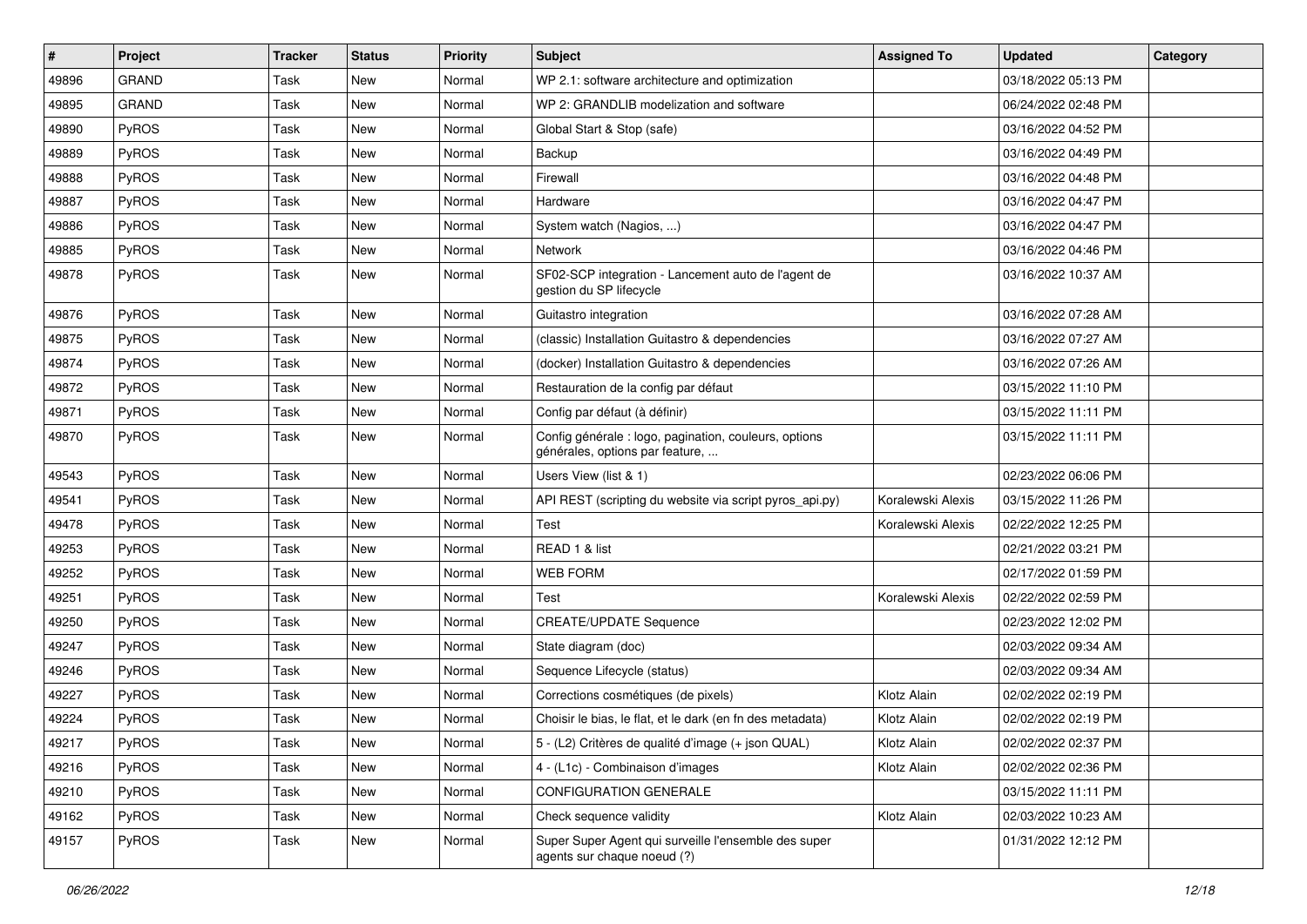| $\vert$ # | Project      | <b>Tracker</b> | <b>Status</b> | <b>Priority</b> | <b>Subject</b>                                                                                                                           | <b>Assigned To</b> | <b>Updated</b>      | Category |
|-----------|--------------|----------------|---------------|-----------------|------------------------------------------------------------------------------------------------------------------------------------------|--------------------|---------------------|----------|
| 49156     | PyROS        | Task           | New           | Normal          | Super Agent qui démarre et stoppe les autres agents, et<br>surveille leur bonne santé (les relance si besoin) => sur<br>chaque noeud (?) |                    | 01/31/2022 12:12 PM |          |
| 49155     | PyROS        | Task           | New           | Normal          | Architecture décentralisée en plusieurs noeuds<br>(communication via BD)                                                                 |                    | 01/31/2022 12:09 PM |          |
| 49152     | <b>PyROS</b> | Task           | <b>New</b>    | Normal          | RUN/EXEC - Start & Stop software (et Agents)                                                                                             |                    | 05/24/2022 02:55 PM |          |
| 49151     | <b>PyROS</b> | Task           | <b>New</b>    | Normal          | Script central (pyros.py)                                                                                                                |                    | 01/31/2022 11:36 AM |          |
| 49137     | PyROS        | Task           | New           | Normal          | Integration Guitastro lib                                                                                                                | Klotz Alain        | 02/02/2022 03:27 PM |          |
| 49136     | <b>PyROS</b> | Task           | <b>New</b>    | Normal          | GF04-SECU - Logging integration                                                                                                          |                    | 01/29/2022 12:54 AM |          |
| 49135     | PyROS        | Task           | New           | Normal          | SF15-SST integration                                                                                                                     |                    | 01/29/2022 12:48 AM |          |
| 49134     | PyROS        | Task           | New           | Normal          | SF14-OBC integration                                                                                                                     |                    | 01/29/2022 12:52 AM |          |
| 49133     | PyROS        | Task           | <b>New</b>    | Normal          | SF13-IAF integration                                                                                                                     |                    | 01/29/2022 12:47 AM |          |
| 49132     | <b>PyROS</b> | Task           | <b>New</b>    | Normal          | SF12-IAN integration                                                                                                                     |                    | 01/29/2022 12:48 AM |          |
| 49131     | <b>PyROS</b> | Task           | New           | Normal          | SF11-IPC integration                                                                                                                     |                    | 01/29/2022 12:46 AM |          |
| 49130     | <b>PyROS</b> | Task           | New           | Normal          | SF10-CAL integration                                                                                                                     |                    | 01/29/2022 12:46 AM |          |
| 49129     | PyROS        | Task           | <b>New</b>    | Normal          | SF09-CMC integration                                                                                                                     |                    | 01/29/2022 12:46 AM |          |
| 49128     | PyROS        | Task           | <b>New</b>    | Normal          | SF08-EXE integration                                                                                                                     |                    | 01/29/2022 12:45 AM |          |
| 49127     | <b>PyROS</b> | Task           | New           | Normal          | SF07-PLN integration                                                                                                                     |                    | 01/29/2022 12:45 AM |          |
| 49126     | <b>PyROS</b> | Task           | <b>New</b>    | Normal          | SF06-ALR integration                                                                                                                     |                    | 01/29/2022 12:45 AM |          |
| 49125     | PyROS        | Task           | New           | Normal          | SF05-SEQ integration                                                                                                                     |                    | 03/15/2022 11:03 PM |          |
| 49124     | PyROS        | Task           | <b>New</b>    | Normal          | SF04-SPV integration                                                                                                                     |                    | 01/29/2022 12:44 AM |          |
| 49123     | PyROS        | Task           | <b>New</b>    | Normal          | SF03-ENV integration                                                                                                                     |                    | 01/29/2022 12:50 AM |          |
| 49122     | PyROS        | Task           | <b>New</b>    | Normal          | SF02-SCP integration                                                                                                                     |                    | 01/29/2022 12:50 AM |          |
| 49121     | <b>PyROS</b> | Task           | New           | Normal          | SF01-USR integration                                                                                                                     |                    | 01/29/2022 12:50 AM |          |
| 49120     | PyROS        | Task           | <b>New</b>    | Normal          | General Design (structure, design, responsive, CSS)                                                                                      |                    | 01/29/2022 12:50 AM |          |
| 48307     | PyROS        | Task           | <b>New</b>    | Normal          | Send, Receive, and Process Commands (Agent <=> Agent)                                                                                    |                    | 12/14/2021 02:57 PM |          |
| 48290     | PyROS        | Task           | New           | Normal          | Auto mode                                                                                                                                |                    | 12/14/2021 12:35 PM |          |
| 48289     | PyROS        | Task           | <b>New</b>    | Normal          | Entity (AgentDevice class)                                                                                                               |                    | 12/14/2021 12:32 PM |          |
| 48288     | PyROS        | Task           | <b>New</b>    | Normal          | Entity (DeviceController class)                                                                                                          |                    | 12/14/2021 12:31 PM |          |
| 48287     | <b>PyROS</b> | Task           | New           | Normal          | cRuD (only Read & Delete) - View (& Kill) currently running<br>Agents                                                                    |                    | 12/14/2021 12:26 PM |          |
| 48286     | PyROS        | Task           | <b>New</b>    | Normal          | Lancement auto et gestion des éventuels AgentDevices<br>associés                                                                         |                    | 12/14/2021 12:22 PM |          |
| 48285     | PyROS        | Task           | <b>New</b>    | Normal          | Lancement auto et gestion du DeviceController associé                                                                                    |                    | 12/14/2021 12:22 PM |          |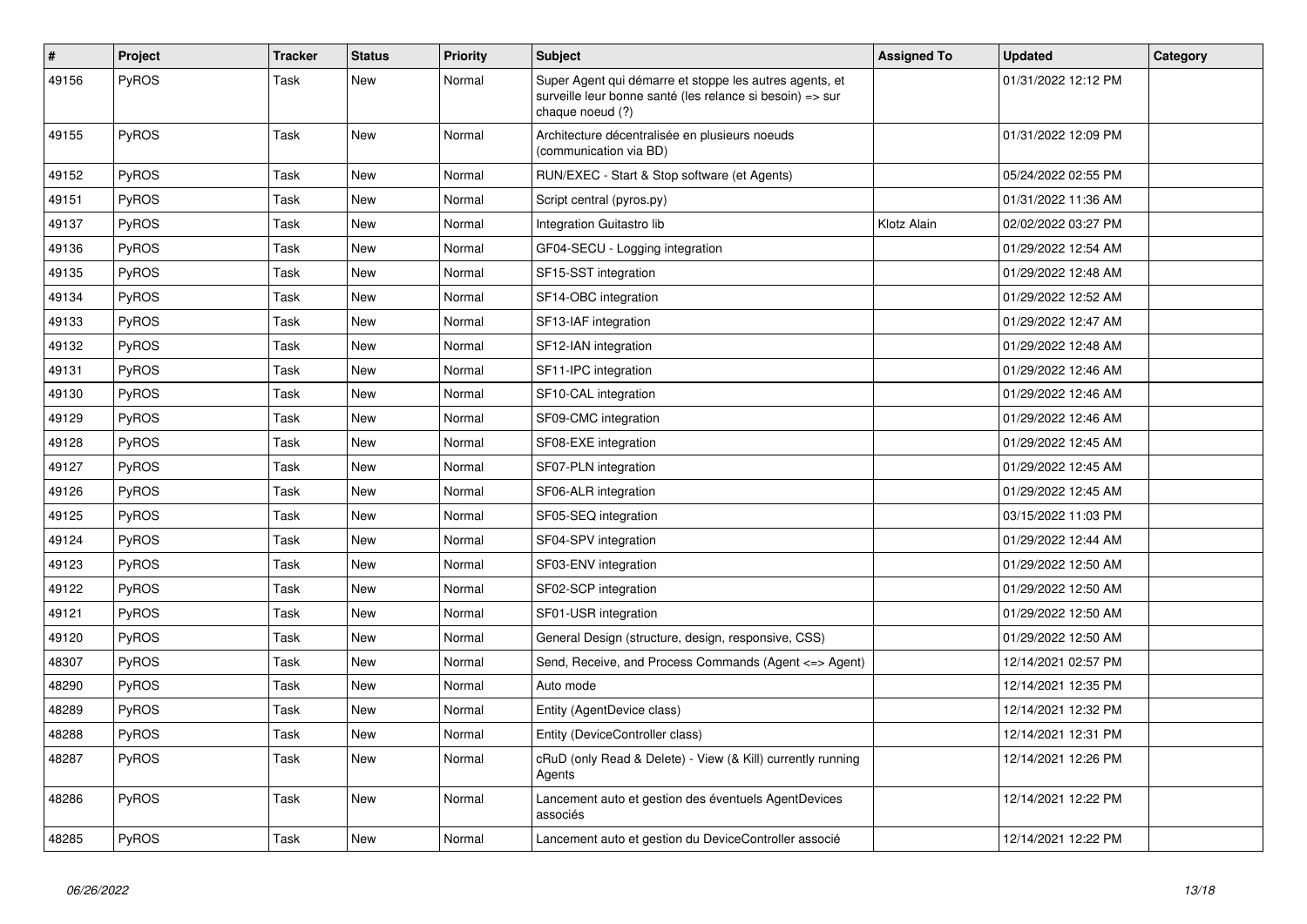| $\sharp$ | Project   | <b>Tracker</b> | <b>Status</b> | <b>Priority</b> | <b>Subject</b>                                                                                   | <b>Assigned To</b> | <b>Updated</b>      | Category |
|----------|-----------|----------------|---------------|-----------------|--------------------------------------------------------------------------------------------------|--------------------|---------------------|----------|
| 48284    | PyROS     | Task           | New           | Normal          | Lancement auto et gestion des Components associés (qui<br>sont aussi des DeviceController)       |                    | 12/14/2021 12:20 PM |          |
| 48280    | PyROS     | Task           | New           | Normal          | Agent dérivé de l'Agent général (ex: AgentA, AgentB,<br>AgentC, ou AgentM pour le envmonitoring) |                    | 12/14/2021 03:00 PM |          |
| 48279    | PyROS     | Task           | <b>New</b>    | Normal          | General LOGGING (fichiers texte, écran en mode debug)                                            |                    | 03/16/2022 04:45 PM |          |
| 48276    | PyROS     | Task           | <b>New</b>    | Normal          | Scripts d'installation docker                                                                    |                    | 12/14/2021 11:44 AM |          |
| 48275    | PyROS     | Task           | New           | Normal          | version PROD TNC Nouvelle Calédonie - instance docker<br>de production sur site final            |                    | 12/14/2021 11:42 AM |          |
| 48274    | PyROS     | Task           | <b>New</b>    | Normal          | version TEST TNC France - instance docker de test en<br>France                                   |                    | 12/14/2021 11:42 AM |          |
| 48273    | PyROS     | Task           | New           | Normal          | version DEV guitalens - instance docker sur serveur<br>guitalens                                 |                    | 12/14/2021 11:46 AM |          |
| 48270    | PyROS     | Task           | <b>New</b>    | Normal          | SCRIPT INSTALL/UPDATE (PYROS/pyros.py) (uniquement<br>pour la partie install & update)           |                    | 02/23/2022 05:57 PM |          |
| 48223    | LabInvent | Task           | <b>New</b>    | Normal          | instance perso (docker)                                                                          |                    | 12/13/2021 11:08 AM |          |
| 48222    | LabInvent | Task           | New           | Normal          | (NEW func) Gérer Suivi d'un User                                                                 |                    | 12/13/2021 10:39 AM |          |
| 48005    | LabInvent | Task           | <b>New</b>    | Normal          | <b>Bugfix toutes les Deprecated Errors</b>                                                       |                    | 12/06/2021 02:37 PM |          |
| 47966    | LabInvent | Task           | New           | Normal          | Ajouter test Commande (avec devis joint)                                                         |                    | 11/30/2021 04:17 PM |          |
| 47959    | LabInvent | Task           | New           | Normal          | *** F - ENTITY - Fournisseurs                                                                    |                    | 11/30/2021 12:57 PM |          |
| 47958    | LabInvent | Task           | <b>New</b>    | Normal          | delete (generic)                                                                                 |                    | 11/30/2021 12:47 PM |          |
| 47954    | LabInvent | Task           | <b>New</b>    | Normal          | 1 - CREATED                                                                                      |                    | 11/30/2021 01:27 PM |          |
| 47953    | LabInvent | Task           | New           | Normal          | 2a - TOBEORDERED (optionnel)                                                                     |                    | 11/30/2021 01:27 PM |          |
| 47950    | LabInvent | Task           | New           | Normal          | DB complète à mettre à jour                                                                      |                    | 11/30/2021 12:26 PM |          |
| 47946    | LabInvent | Task           | New           | Normal          | classic only                                                                                     |                    | 12/03/2021 09:50 AM |          |
| 47945    | LabInvent | Task           | New           | Normal          | <b>ALL</b>                                                                                       |                    | 11/30/2021 12:23 PM |          |
| 47935    | LabInvent | Task           | New           | Normal          | 2b - VALIDATED                                                                                   |                    | 11/30/2021 01:27 PM |          |
| 47930    | LabInvent | Task           | New           | Normal          | *** F - ENTITY - QrCode                                                                          |                    | 11/30/2021 01:26 PM |          |
| 47925    | LabInvent | Task           | <b>New</b>    | Normal          | (après cakephp v4) Passer à Php 8                                                                |                    | 11/30/2021 11:48 AM |          |
| 47924    | LabInvent | Task           | New           | Normal          | (après 3.9) Passer à v4                                                                          |                    | 11/30/2021 11:48 AM |          |
| 47913    | LabInvent | Task           | <b>New</b>    | Normal          | ROLES (profils)                                                                                  |                    | 11/30/2021 01:39 PM |          |
| 47911    | LabInvent | Task           | New           | Normal          | Create/Update (add_edit generic)                                                                 |                    | 11/30/2021 11:04 AM |          |
| 47907    | LabInvent | Task           | New           | Normal          | *** F - Config YAML (champs materiels) : champs<br>obligatoires, recommandés, ou readonly        |                    | 11/30/2021 01:25 PM |          |
| 47893    | LabInvent | Task           | New           | Normal          | Views                                                                                            |                    | 11/30/2021 01:21 PM |          |
| 47889    | LabInvent | Task           | New           | Normal          | Changer statut - setStatusTo*()                                                                  |                    | 11/30/2021 01:19 PM |          |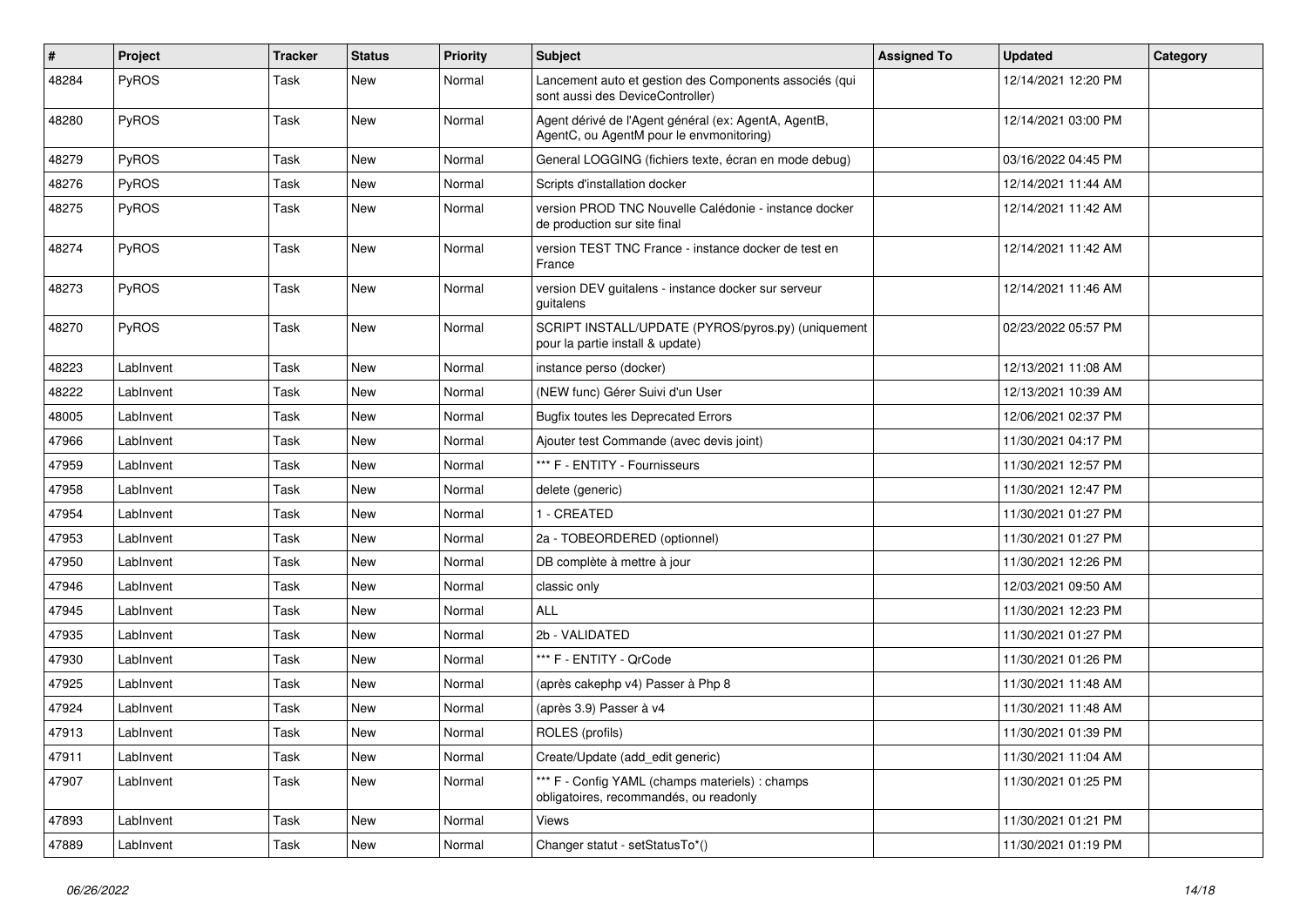| $\vert$ # | Project      | <b>Tracker</b> | <b>Status</b> | <b>Priority</b> | <b>Subject</b>                                                   | <b>Assigned To</b> | <b>Updated</b>      | Category |
|-----------|--------------|----------------|---------------|-----------------|------------------------------------------------------------------|--------------------|---------------------|----------|
| 47885     | LabInvent    | Task           | New           | Normal          | filtrage (voir formulaire index)                                 |                    | 11/30/2021 01:30 PM |          |
| 47883     | LabInvent    | Task           | New           | Normal          | formulaire de recherche multi-critères                           |                    | 11/30/2021 01:30 PM |          |
| 47880     | LabInvent    | Task           | New           | Normal          | Read - index                                                     |                    | 11/30/2021 01:16 PM |          |
| 47873     | LabInvent    | Task           | New           | Normal          | Model (Entity & Table)                                           |                    | 12/01/2021 09:37 AM |          |
| 47871     | LabInvent    | Task           | New           | Normal          | Autorisations                                                    |                    | 11/30/2021 01:29 PM |          |
| 47870     | LabInvent    | Task           | New           | Normal          | <b>Tests (Materiels)</b>                                         |                    | 11/30/2021 03:38 PM |          |
| 47868     | LabInvent    | Task           | New           | Normal          | *** F - Super Entité (AppController, AppTable)                   |                    | 11/30/2021 01:34 PM |          |
| 47447     | PyROS        | Task           | <b>New</b>    | Normal          | (F05) ACTIONS (CRUD), VIEWS, and AUTHORIZATIONS                  |                    | 02/23/2022 10:45 AM |          |
| 47446     | PyROS        | Task           | New           | Normal          | <b>DOSSIER SSI</b>                                               |                    | 10/11/2021 11:32 AM |          |
| 47445     | PyROS        | Task           | New           | Normal          | CAHIER DE RECETTE (NC)                                           |                    | 10/11/2021 11:31 AM |          |
| 47444     | <b>PyROS</b> | Task           | New           | Normal          | MANUELS UTILISATION, INSTALLATION, ET<br><b>MAINTENANCE</b>      |                    | 10/11/2021 11:31 AM |          |
| 47443     | PyROS        | Task           | New           | Normal          | RAPPORT DES TESTS & VALIDATIONS (application du<br>plan de test) |                    | 10/11/2021 11:31 AM |          |
| 47442     | PyROS        | Task           | <b>New</b>    | Normal          | PLAN DE TESTS ET DE VALIDATIONS                                  |                    | 10/11/2021 11:33 AM |          |
| 47441     | PyROS        | Task           | New           | Normal          | DOSSIER DE DÉFINITION                                            |                    | 10/11/2021 11:32 AM |          |
| 47440     | PyROS        | Task           | New           | Normal          | LIVRABLES                                                        |                    | 10/11/2021 11:29 AM |          |
| 47439     | PyROS        | Task           | New           | Normal          | PA et PK CNES                                                    |                    | 01/31/2022 11:29 AM |          |
| 47438     | PyROS        | Task           | New           | Normal          | PK5 (2023-06) - Doc LIVRABLES (et Présentations)                 |                    | 10/11/2021 11:26 AM |          |
| 47437     | PyROS        | Task           | New           | Normal          | PA4.1 (2023-05) - Présentations et Rapport Avancement            |                    | 10/11/2021 11:25 AM |          |
| 47436     | PyROS        | Task           | New           | Normal          | PK4 (2023-02) - Doc LIVRABLES (et Présentations)                 |                    | 10/11/2021 11:23 AM |          |
| 47435     | PyROS        | Task           | New           | Normal          | PA3.2 (2023-02) - Présentations et Rapport Avancement            |                    | 10/11/2021 11:22 AM |          |
| 47433     | PyROS        | Task           | New           | Normal          | PA3.1 (2023-01) - Présentations et Rapport Avancement            |                    | 10/11/2021 11:22 AM |          |
| 47432     | <b>PyROS</b> | Task           | New           | Normal          | PK3 (2023-01) - Doc LIVRABLES (et Présentations)                 |                    | 10/11/2021 11:20 AM |          |
| 47431     | PyROS        | Task           | New           | Normal          | PA2.2 (2022-10) - Présentations et Rapport Avancement            |                    | 10/11/2021 11:19 AM |          |
| 47430     | PyROS        | Task           | <b>New</b>    | Normal          | PA2.1 (2022-08) - Présentations et Rapport Avancement            |                    | 10/11/2021 11:18 AM |          |
| 47428     | PyROS        | Task           | New           | Normal          | PK2 (2022-06) - Présentations + RA + Doc LIVRABLES               |                    | 01/31/2022 11:34 AM |          |
| 47419     | PyROS        | Task           | New           | Normal          | F16 FUNCTIONAL Tests                                             |                    | 10/11/2021 10:11 AM |          |
| 47418     | PyROS        | Task           | New           | Normal          | F15 FUNCTIONAL Tests                                             |                    | 10/11/2021 10:11 AM |          |
| 47416     | PyROS        | Task           | New           | Normal          | <b>F13 FUNCTIONAL Tests</b>                                      |                    | 10/11/2021 10:11 AM |          |
| 47415     | PyROS        | Task           | New           | Normal          | F12 FUNCTIONAL Tests                                             |                    | 10/11/2021 10:11 AM |          |
| 47414     | PyROS        | Task           | New           | Normal          | F11 FUNCTIONAL Tests                                             |                    | 10/11/2021 10:10 AM |          |
| 47413     | PyROS        | Task           | New           | Normal          | <b>F10 FUNCTIONAL Tests</b>                                      |                    | 10/11/2021 10:10 AM |          |
| 47411     | PyROS        | Task           | New           | Normal          | F08 FUNCTIONAL Tests                                             |                    | 10/11/2021 10:10 AM |          |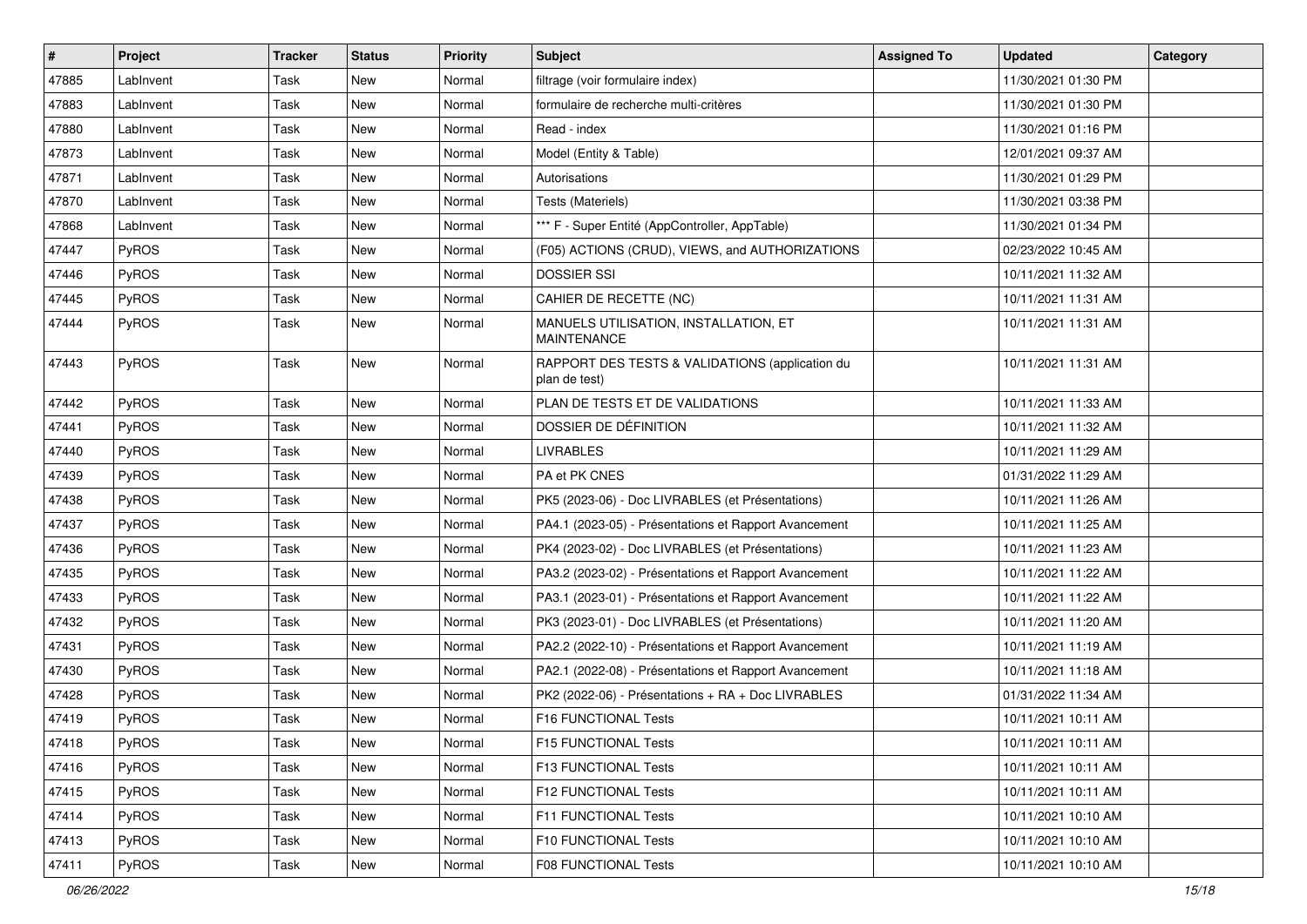| $\vert$ # | Project      | <b>Tracker</b> | <b>Status</b> | <b>Priority</b> | <b>Subject</b>                                                                              | <b>Assigned To</b> | <b>Updated</b>      | Category |
|-----------|--------------|----------------|---------------|-----------------|---------------------------------------------------------------------------------------------|--------------------|---------------------|----------|
| 47410     | PyROS        | Task           | New           | Normal          | F07 FUNCTIONAL Tests                                                                        |                    | 10/11/2021 10:10 AM |          |
| 47409     | PyROS        | Task           | New           | Normal          | F06 FUNCTIONAL Tests                                                                        |                    | 10/11/2021 10:10 AM |          |
| 47403     | PyROS        | Task           | New           | Normal          | HIGH LEVEL FUNCTION TESTS - Transversal<br>functionalities TESTs involving several features |                    | 10/11/2021 10:08 AM |          |
| 47402     | <b>PyROS</b> | Task           | <b>New</b>    | Normal          | INTEGRATION TESTS - FEATURES integration tests with<br>each other                           |                    | 10/11/2021 10:07 AM |          |
| 47401     | PyROS        | Task           | <b>New</b>    | Normal          | FUNCTIONAL TESTS - Each FEATURE functional tests                                            |                    | 10/11/2021 11:42 AM |          |
| 47393     | PyROS        | Task           | New           | Normal          | Device Config file (cf F14)                                                                 |                    | 12/14/2021 12:33 PM |          |
| 47392     | PyROS        | Task           | <b>New</b>    | Normal          | Device Commands Grammar (Generic & Native)                                                  |                    | 12/14/2021 12:32 PM |          |
| 47391     | PyROS        | Task           | <b>New</b>    | Normal          | Device Simulator (DeviceSimulator)                                                          |                    | 12/14/2021 12:32 PM |          |
| 47390     | PyROS        | Task           | <b>New</b>    | Normal          | Device Agent (AgentDevice) (de type Agent)                                                  |                    | 12/14/2021 12:32 PM |          |
| 47389     | PyROS        | Task           | New           | Normal          | Device Controller (DeviceController)                                                        |                    | 12/14/2021 12:29 PM |          |
| 47387     | PyROS        | Task           | New           | Normal          | (F14) CRUD config                                                                           |                    | 01/29/2022 01:24 AM |          |
| 47386     | PyROS        | Task           | <b>New</b>    | Normal          | (F03) Initial data (fixture)                                                                |                    | 12/15/2021 07:32 AM |          |
| 47375     | PyROS        | Task           | <b>New</b>    | Normal          | Association quota SP                                                                        |                    | 10/11/2021 10:37 AM |          |
| 46790     | PyROS        | Task           | <b>New</b>    | Normal          | F16 - EXIGENCES satisfaites (+ tests mis à jour)                                            |                    | 09/14/2021 02:47 PM |          |
| 46789     | PyROS        | Task           | <b>New</b>    | Normal          | F15 - EXIGENCES satisfaites (+ tests mis à jour)                                            |                    | 09/14/2021 02:47 PM |          |
| 46788     | PyROS        | Task           | <b>New</b>    | Normal          | (F14) EXIGENCES satisfaites (+ tests mis à jour)                                            |                    | 01/29/2022 01:24 AM |          |
| 46787     | PyROS        | Task           | New           | Normal          | (F09) REQUIREMENTS validated (+ tests udpated)                                              |                    | 12/14/2021 12:18 PM |          |
| 46786     | PyROS        | Task           | <b>New</b>    | Normal          | F08 - EXIGENCES satisfaites (+ tests mis à jour)                                            |                    | 09/14/2021 02:45 PM |          |
| 46785     | PyROS        | Task           | New           | Normal          | F07 - EXIGENCES satisfaites (+ tests mis à jour)                                            |                    | 09/14/2021 02:44 PM |          |
| 46783     | PyROS        | Task           | New           | Normal          | F04 - EXIGENCES satisfaites (+ tests mis à jour)                                            |                    | 09/14/2021 02:43 PM |          |
| 46782     | PyROS        | Task           | <b>New</b>    | Normal          | F03 - EXIGENCES satisfaites (+ tests mis à jour)                                            |                    | 09/14/2021 02:43 PM |          |
| 46781     | PyROS        | Task           | New           | Normal          | (F02) EXIGENCES satisfaites (+ tests mis à jour)                                            |                    | 01/29/2022 01:27 AM |          |
| 46780     | PyROS        | Task           | New           | Normal          | (F01) EXIGENCES satisfaites (+ tests mis à jour)                                            |                    | 10/08/2021 06:01 PM |          |
| 45818     | PyROS        | Task           | New           | Normal          | (F14) TESTS to validate this feature                                                        |                    | 08/09/2021 10:43 AM |          |
| 45816     | PyROS        | Task           | New           | Normal          | <b>SP Delete</b>                                                                            |                    | 10/28/2021 08:35 AM |          |
| 45815     | PyROS        | Task           | <b>New</b>    | Normal          | test_SCP_manage_quota                                                                       |                    | 09/22/2021 04:47 PM |          |
| 45811     | <b>PyROS</b> | Task           | New           | Normal          | SP update                                                                                   |                    | 11/03/2021 09:16 AM |          |
| 45810     | PyROS        | Task           | New           | Normal          | SP Read (view list and view 1)                                                              |                    | 10/27/2021 02:47 PM |          |
| 45809     | PyROS        | Task           | New           | Normal          | <b>SP Create</b>                                                                            |                    | 10/27/2021 08:42 AM |          |
| 45799     | PyROS        | Task           | New           | Normal          | Execute TESTS on commit/push (new script PUSH)                                              | Pallier Etienne    | 07/19/2021 08:54 AM |          |
| 45791     | PyROS        | Task           | New           | Normal          | PA1.1 (2022-03) - Présentations et Rapport Avancement                                       |                    | 10/11/2021 11:14 AM |          |
| 45790     | PyROS        | Task           | New           | Normal          | PK1 (2022-01) - Présentations + RA + Doc LIVRABLES                                          |                    | 01/31/2022 11:33 AM |          |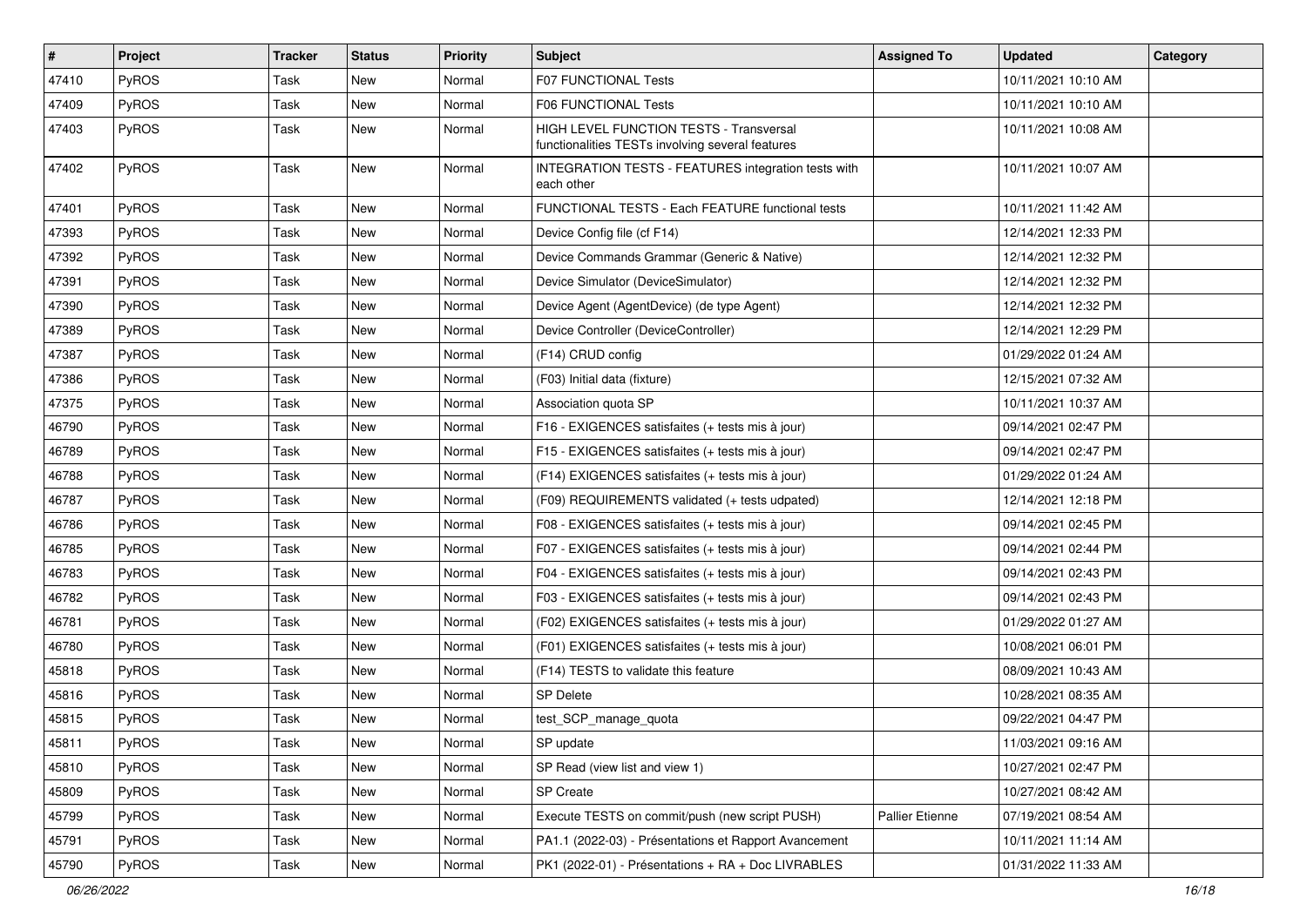| $\vert$ # | Project      | <b>Tracker</b> | <b>Status</b> | <b>Priority</b> | <b>Subject</b>                                                                            | <b>Assigned To</b>     | <b>Updated</b>      | Category |
|-----------|--------------|----------------|---------------|-----------------|-------------------------------------------------------------------------------------------|------------------------|---------------------|----------|
| 45776     | PyROS        | Task           | New           | Normal          | <b>Test User Delete</b>                                                                   |                        | 08/13/2021 01:46 PM |          |
| 45772     | PyROS        | Task           | New           | Normal          | Test User Read (view list and view 1)                                                     |                        | 08/13/2021 01:51 PM |          |
| 45766     | PyROS        | Task           | New           | Normal          | <b>Test User Update</b>                                                                   |                        | 08/13/2021 01:53 PM |          |
| 45762     | PyROS        | Task           | New           | Normal          | <b>Test User Connexion</b>                                                                |                        | 08/13/2021 01:55 PM |          |
| 45761     | PyROS        | Task           | New           | Normal          | Test User Create (registration)                                                           |                        | 08/13/2021 01:54 PM |          |
| 45756     | <b>PyROS</b> | Task           | New           | Normal          | QUOTA & PRIO - Gestion du quota et de la priorité                                         |                        | 10/11/2021 10:35 AM |          |
| 45748     | PyROS        | Task           | New           | Normal          | Définir Accesseurs (getX())                                                               |                        | 01/29/2022 01:21 AM |          |
| 45556     | PyROS        | Task           | New           | Normal          | User activation/deactivation                                                              |                        | 06/25/2021 08:18 AM |          |
| 45552     | PyROS        | Task           | New           | Normal          | General configuration integration                                                         |                        | 03/15/2022 11:15 PM |          |
| 45550     | PyROS        | Task           | <b>New</b>    | Normal          | Users View & Export                                                                       | Koralewski Alexis      | 03/29/2022 09:14 AM |          |
| 45346     | PyROS        | Task           | New           | Normal          | (F10) ENTITIES - Initial data (fixture)                                                   |                        | 06/03/2021 09:17 AM |          |
| 45340     | PyROS        | Task           | New           | Normal          | <b>INITIAL DATA (fixtures)</b>                                                            | Koralewski Alexis      | 12/14/2021 12:09 PM |          |
| 45295     | PyROS        | Task           | New           | Normal          | Create DARK files (acquisition)                                                           |                        | 05/27/2021 11:22 AM |          |
| 45294     | PyROS        | Task           | New           | Normal          | Create BIAS files (acquisition)                                                           |                        | 05/27/2021 11:22 AM |          |
| 45293     | PyROS        | Task           | <b>New</b>    | Normal          | Create FLAT files (acquisition)                                                           |                        | 05/27/2021 11:21 AM |          |
| 45292     | PyROS        | Task           | New           | Normal          | (F10) TESTS to validate this feature                                                      |                        | 05/27/2021 11:11 AM |          |
| 45291     | PyROS        | Task           | New           | Normal          | (F10) AUTHORIZATIONS for this feature (who can do what)<br>documentation & implementation |                        | 06/08/2021 08:19 AM |          |
| 45290     | <b>PyROS</b> | Task           | New           | Normal          | (F10) ENTITIES - definition & implementation                                              |                        | 06/03/2021 09:17 AM |          |
| 45051     | PyROS        | Task           | New           | Normal          | Implémenter le protocole Indi avec une classe<br>DeviceControllerIndi                     |                        | 05/06/2021 05:05 PM |          |
| 45049     | PyROS        | Task           | New           | Normal          | CAMERA FLI                                                                                |                        | 07/16/2021 09:34 AM |          |
| 45048     | PyROS        | Task           | New           | Normal          | HARDWARE DEVICES definition, test, config, management                                     |                        | 10/08/2021 05:51 PM |          |
| 45047     | PyROS        | Task           | New           | Normal          | Piloter le telescope en mode manuel depuis le Dashboard                                   | <b>Pallier Etienne</b> | 12/14/2021 12:34 PM |          |
| 45046     | PyROS        | Task           | New           | Normal          | Manual mode                                                                               |                        | 12/14/2021 12:34 PM |          |
| 45041     | PyROS        | Task           | New           | Normal          | Pouvoir télécharger zip ou faire clone depuis gitlab sans se<br>connecter                 | <b>Pallier Etienne</b> | 05/06/2021 04:05 PM |          |
| 45035     | PyROS        | Task           | New           | Normal          | Resilience (failure tolerance)                                                            |                        | 05/06/2021 12:58 PM |          |
| 45034     | PyROS        | Task           | New           | Normal          | Resilience (failure tolerance)                                                            |                        | 05/06/2021 12:58 PM |          |
| 45003     | PyROS        | Task           | New           | Normal          | Config Read & View                                                                        | Koralewski Alexis      | 08/09/2021 10:43 AM |          |
| 44999     | PyROS        | Task           | New           | Normal          | Execution                                                                                 |                        | 12/14/2021 12:35 PM |          |
| 44998     | PyROS        | Task           | New           | Normal          | Monitoring: Check & log continuously instrument (or<br>telescope) status                  |                        | 12/14/2021 12:33 PM |          |
| 44997     | PyROS        | Task           | New           | Normal          | Start & Stop                                                                              |                        | 12/14/2021 12:33 PM |          |